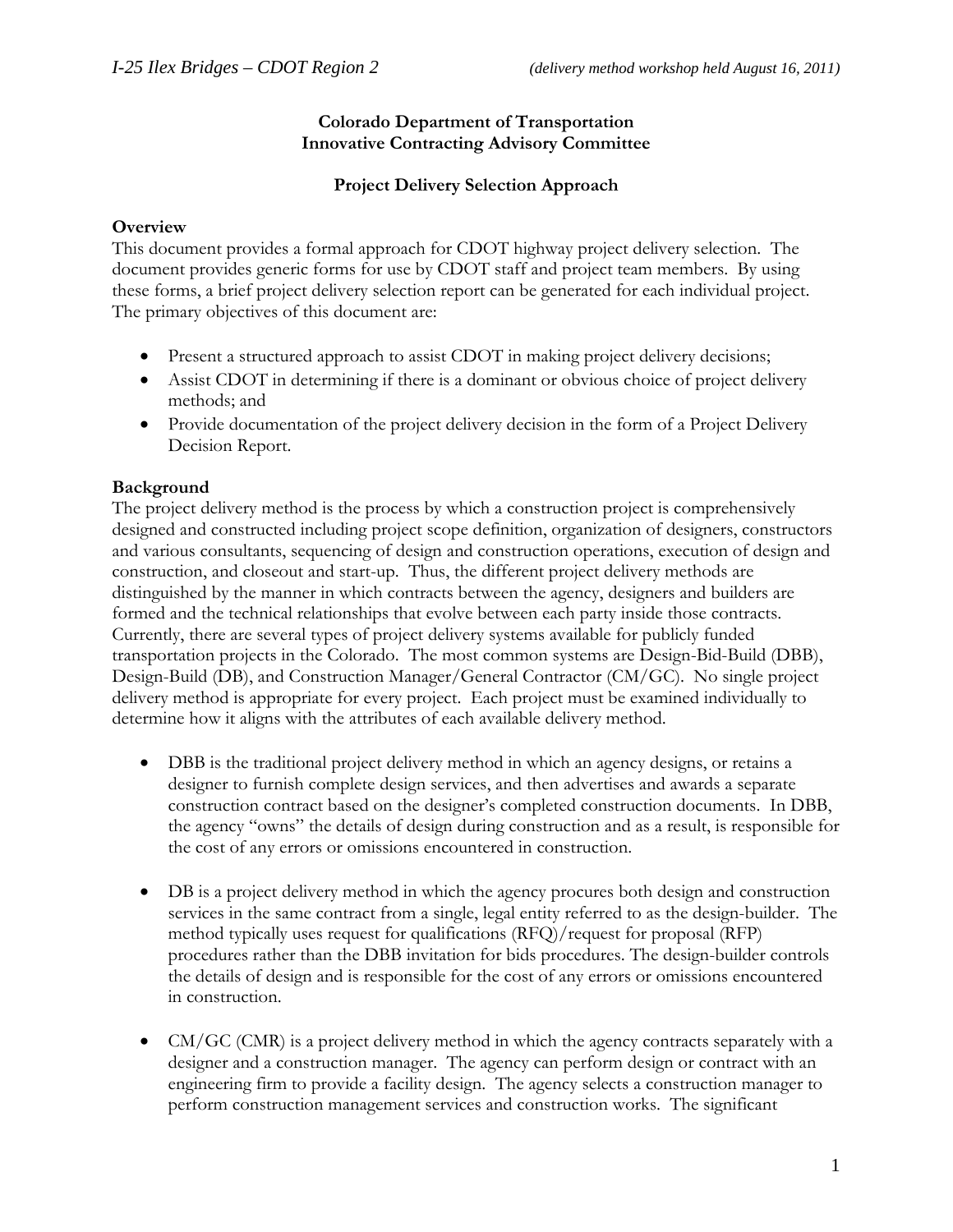characteristic of this delivery method is a contract between an agency and a construction manager who will be at risk for the final cost and time of construction. Construction industry/Contractor input into the design development and constructability of complex and innovative projects are the major reasons an agency would select the CM/GC method. Unlike DBB, CM/GC brings the builder into the design process at a stage where definitive input can have a positive impact on the project. CM/GC is particularly valuable for new non-standard types of designs where it is difficult for the owner to develop the technical requirements that would be necessary for a DB procurement without industry input.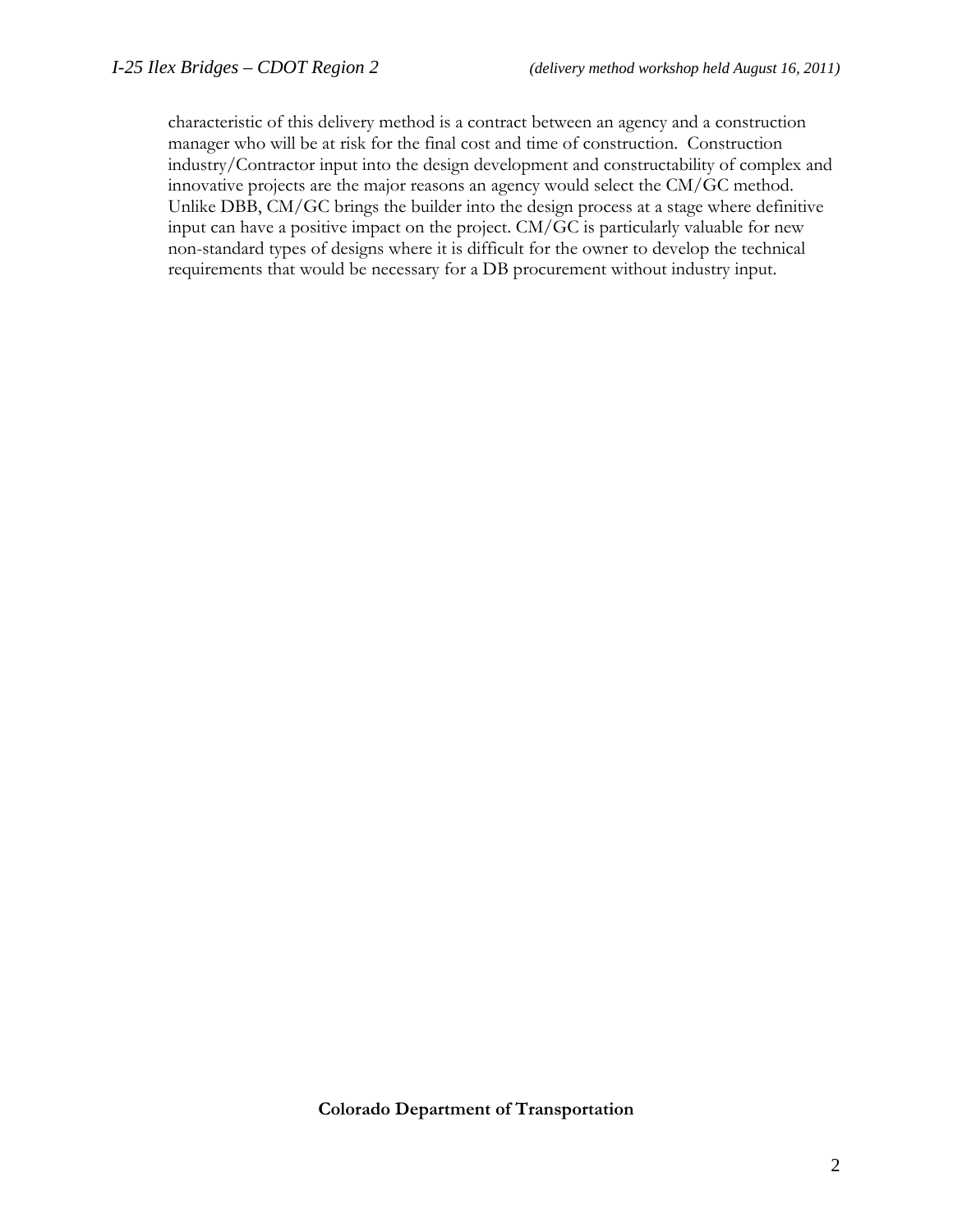### **Innovative Contracting Advisory Committee Project Delivery Selection Approach**

This document provides generic forms for use by CDOT staff. By using these forms, a brief project delivery selection report can be generated for each individual project. The process is divided into the following sections.

- Project Description Checklist
- Project Goals
- Evaluation of the four primary factors
	- 1. Delivery Schedule
	- 2. Complexity & Innovation
	- 3. Level of Design
	- 4. Initial Project Risk Assessment

**Note:** The evaluation of the delivery method can end here if there is a clear choice, with a brief pass/fail type of analysis of the remaining factors. If there is not a clear choice then evaluation should continue to include the following secondary factors.

- 5. Cost
- 6. Staff Experience/Availability (Owner)
- 7. Level of Oversight and Control
- 8. Competition and Contractor Experience

The flowchart below summarizes this process.



**CDOT Project Delivery Selection Flowchart**

The following forms and appendices are included to facilitate this process.

Forms

- Project description checklist
- Project goal guidance
- Project delivery method opportunity/obstacle summary form
- Project delivery method opportunity/obstacle notes forms

Appendix

• Project delivery method opportunity/obstacle checklists with project risk assessment discussion and checklists.

### **Project Description Checklist**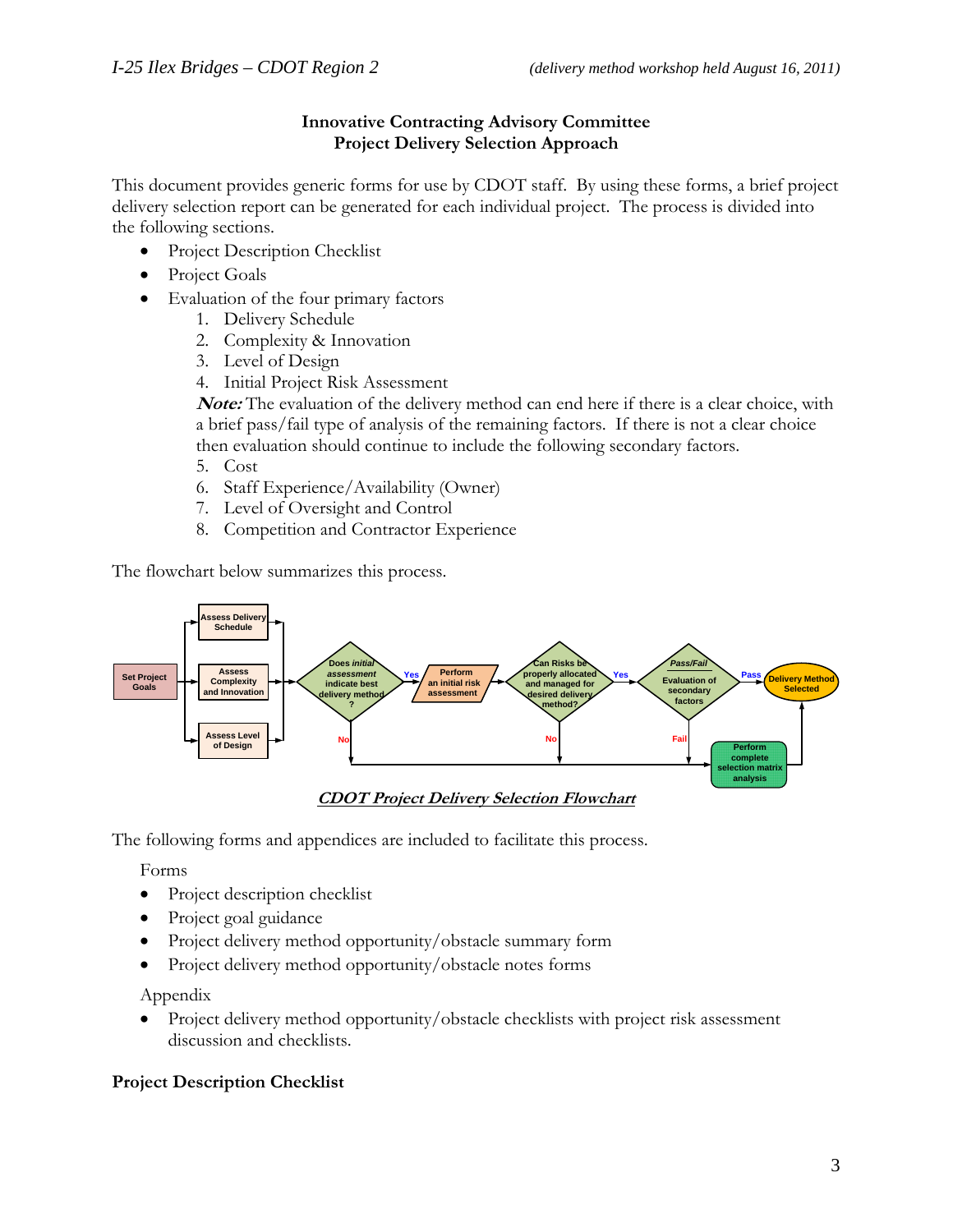The following items should be considered in the project description as applicable. Other items can be added if they influence the project delivery decision. Relevant documents can be added as appendices.

- **Project Name: Ilex Bridge Replacment**
- **L** Location: I-25 MP 97.888
- Estimated Budget: \$38 million
- Estimated Project Delivery Period: Early start fall 2012, late start spring 2013
- Required Delivery Date (if applicable): Completion May 2015
- $\Box$  Source(s) of Project Funding: FASTER funding
- **Project Corridor:** New Pueblo Freeway
- Major Features of Work: Replacement of deficient structures
- Major Schedule Milestones: Project completion May 2015
- Major Project Stakeholders: City and County of Pueblo
- Major Challenges (as applicable)
	- o With Right of Way, Utilities, and/or Environmental Approvals: Relocation of three companies, ROW acquisition and environmental cleanup of properties
	- o During Construction Phase: Maintain access to Ilex exit and other access requirements.
- Main Identified Sources of Risk: Hazardous materials, row acquisition, defining an acceptable water quality system
- Safety Issues:
- $\Box$  Sustainable Design and Construction Requirements: Energy savings with highway lighting and other sustainability concerns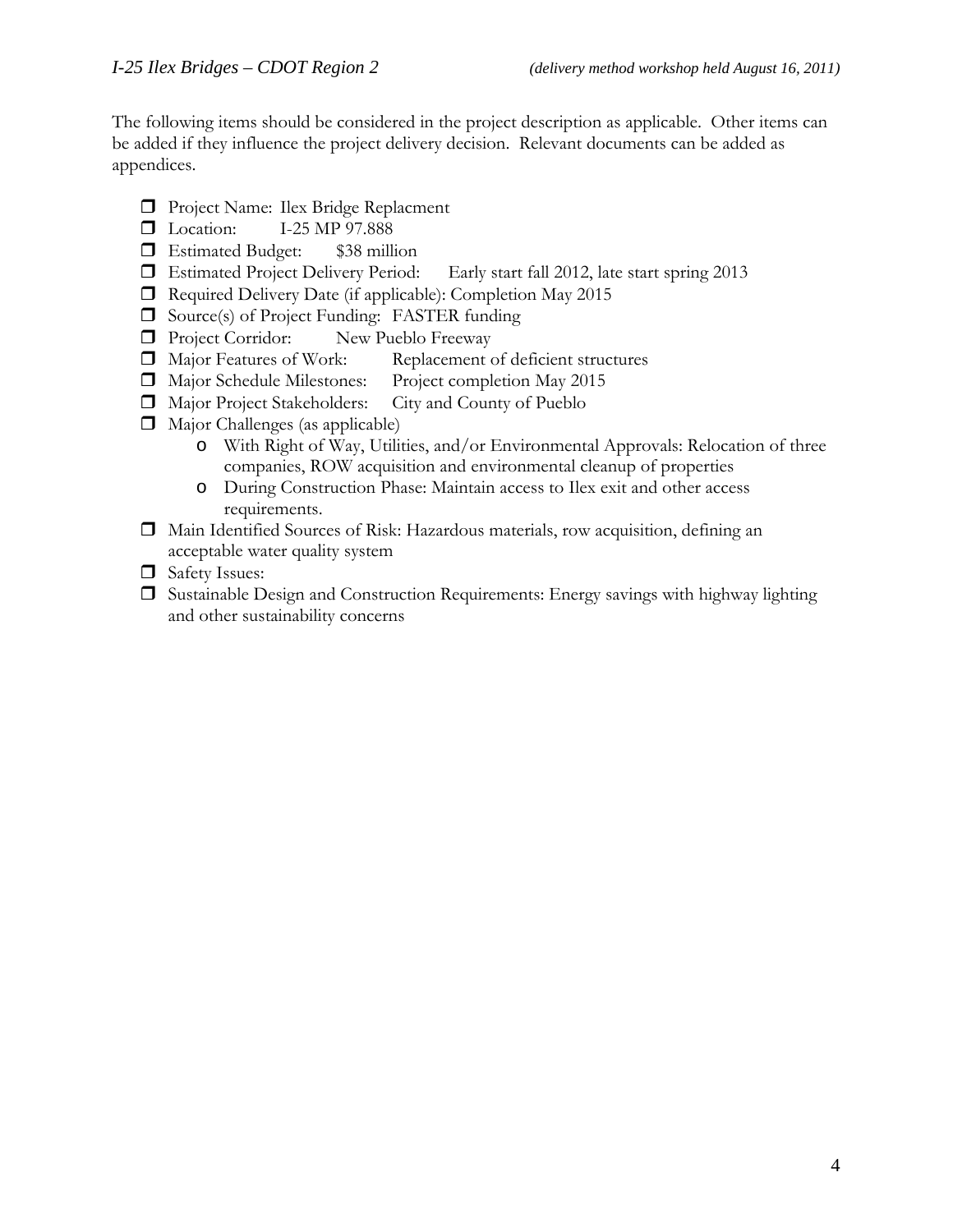## **Project Goals**

An understanding of project goals is essential to appropriate project delivery selection. Typically, the project goals can be defined in three to five items. Examples are provided below,1 but the report should include project-specific goals. These goals should remain consistent over the life of the project.

### **Project-Specific Goals – refer to following goals grid completed for the project. Possible project goals are:**

Minimize inconvenience to the public during construction

- Ramp access
- Ilex access
- Access to local streets
- 4 lane capacity during construction
- Minimize detours

Maximize long term performance and sustainability of the project

- Pavement performance and maintenance
- Minimize bumps at ends of bridge
- Maintainable side slopes
- Low maintenance structures
- Highway lighting energy savings
- aesthetics

Maximize Compatibility with ultimate I-25 improvements

- Compatible bridges
- Compatible water quality and drainage
- Minimize temporary ramps
- Minimize throw away
- Aesthetics, parks, environmental

Maximize public perception of a beneficial project for Pueblo

- Successful construction process
- Public communication
- Use of faster funds

 $\overline{a}$ 

Maximize the cost efficiency of the project while maintaining a high quality project

Complete the project within the schedule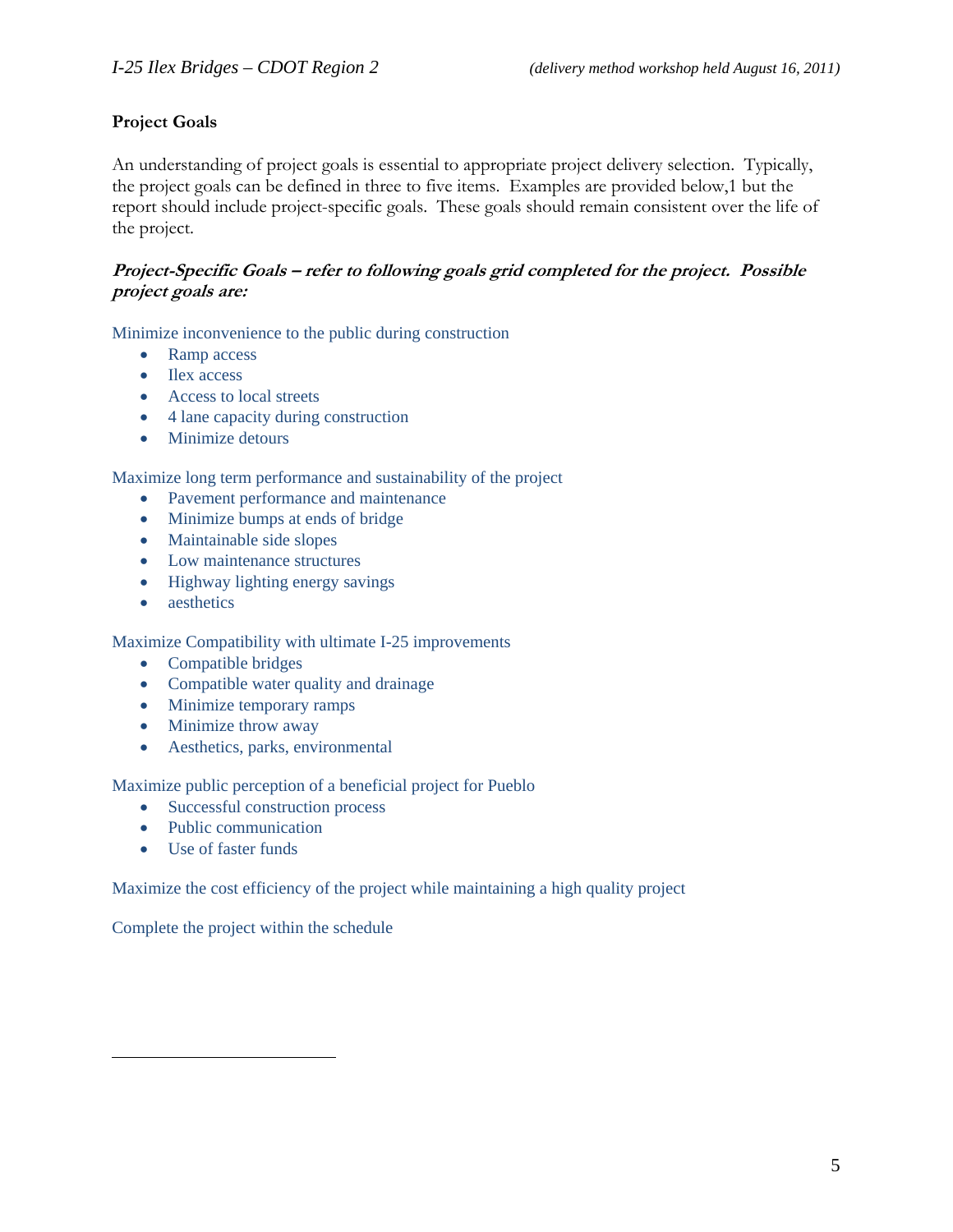# *Generic Project Goals (to assist in development of project specific goals)*

Schedule

- Minimize project delivery time
- Complete the project on schedule
- Accelerate start of project revenue

Cost

- Minimize project cost
- Maximize project budget
- Complete the project on budget
- Maximize the project scope and improvements within the project budget

**Quality** 

- Meet or exceed project requirements
- Select the best team
- Provide a high quality design and construction
- Provide an aesthetically pleasing project

Functional

- Maximize the life cycle performance of the project
- Maximize capacity and mobility improvements
- Minimize inconvenience to the traveling public during construction
- Maximize safety of workers and traveling public during construction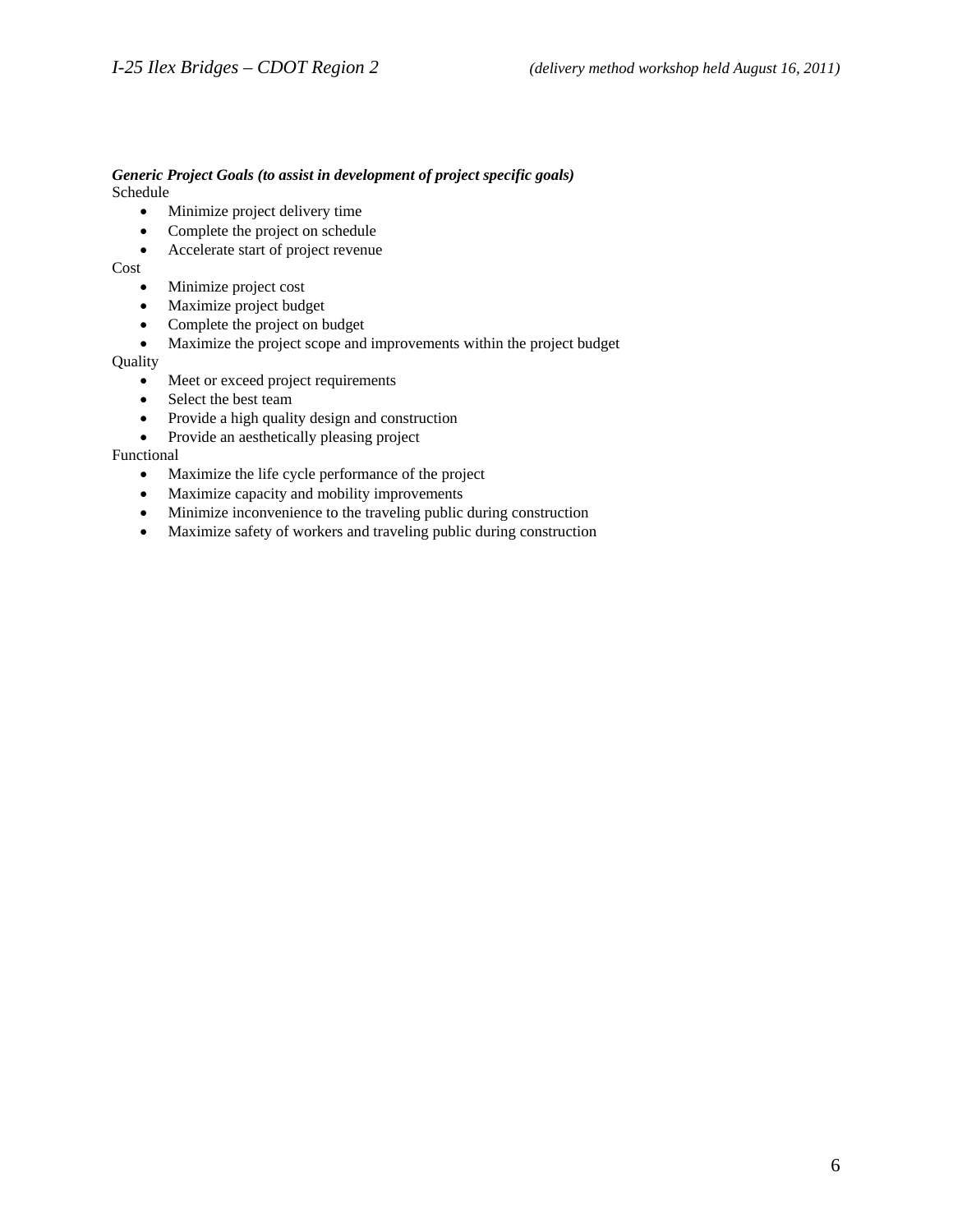# **Project Goals Grid**

|                        | <b>No</b><br>DO YOU HAVE IT?                                                                                                                                                                                                                                                                                                                                                                                                                                                                                                                                                                                                                              | Yes                                                                                                                                                                                                                                                                                                                                                                                        |                 |
|------------------------|-----------------------------------------------------------------------------------------------------------------------------------------------------------------------------------------------------------------------------------------------------------------------------------------------------------------------------------------------------------------------------------------------------------------------------------------------------------------------------------------------------------------------------------------------------------------------------------------------------------------------------------------------------------|--------------------------------------------------------------------------------------------------------------------------------------------------------------------------------------------------------------------------------------------------------------------------------------------------------------------------------------------------------------------------------------------|-----------------|
| Yes<br>DO YOU WANT IT? | Achieve<br>-New Bridges, consistent w/EIS and Built to Ultimate width -<br>compatibility<br>-Wide Shoulders for incident Management. performance<br>- Consistent w/Asthetic guidelines. aesthetics<br>-Standard Vertical Clearance. performance<br>-Maximize the "temporary ramps" on/off ramps at llex,<br>until ultimate I-25 imp .compatibility<br>-Low Mtc. structures and pavement. performance<br>-Improved Highway lighting/w energy saving devices<br>performance<br>-Maintainable side slopes/for mowing/type of cover<br>material. performance<br>-Reasonable construction schedule, schedule<br>-Water Quality features for this project only. | Preserve<br>-SB on ramp movement during construction. MOT<br>-All access to local streets/llex at completion. Performance<br>-Public perception of a beneficial project for Pueblo.PR<br>-Fiber lines w/in corridor.<br>-4 lanes of capacity during construction. MOT<br>-River walk outfall at Runyon Field.<br>-Trail access to Runyon Lake.<br>-Access to llex during construction. MOT |                 |
|                        | -Ease of snow removal. performance<br>-Maintainable side slopes. Performance<br>Avoid                                                                                                                                                                                                                                                                                                                                                                                                                                                                                                                                                                     | Eliminate<br>-Hazardous waste impacts.                                                                                                                                                                                                                                                                                                                                                     | DO YOU WANT IT? |
| $\frac{1}{2}$          | -Significant user impacts. MOT<br>-Lengthy project duration schedule<br>-Extensive detours and/or ramp closures. MOT/Schedule<br>-As much future "throw away" work. Compatibility<br>-Need to construct ultimate WQ features that would be<br>future throw away work. compatibility<br>-Bumps at bridges performance<br>-Settling pavement performance<br>-Additional Hazd. Waste impacts<br>-Additional ROW impacts                                                                                                                                                                                                                                      |                                                                                                                                                                                                                                                                                                                                                                                            |                 |
|                        | No<br>DO YOU HAVE IT?                                                                                                                                                                                                                                                                                                                                                                                                                                                                                                                                                                                                                                     | Yes                                                                                                                                                                                                                                                                                                                                                                                        |                 |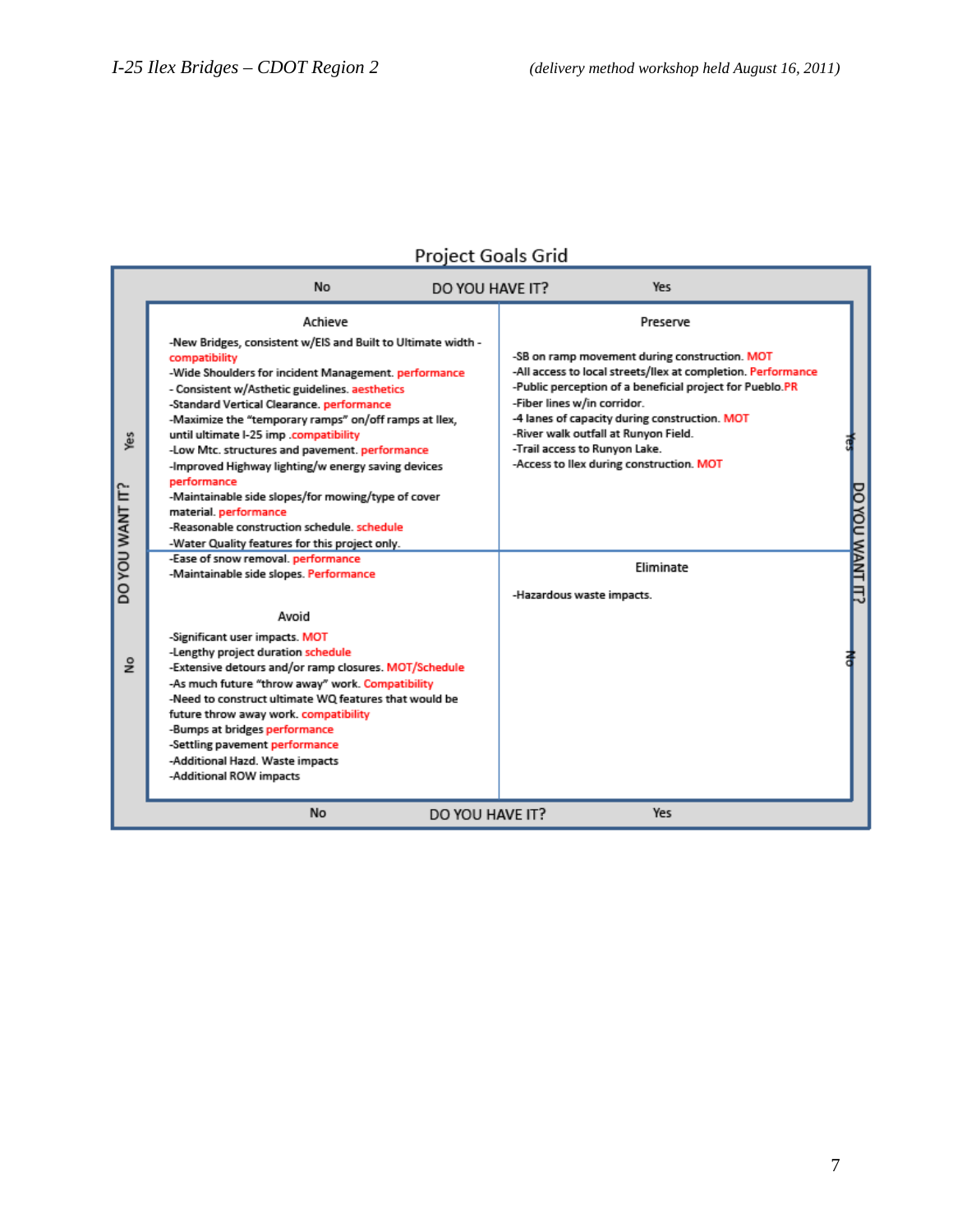### **Project Delivery Selection Matrix Summary**

Determine the factors that should be considered in the project delivery selection, discuss the opportunities and obstacles related to each factor, and document the discussion on the following pages. Then complete the summary below.

| PROJECT DELIVERY METHOD OPPORTUNITY/OBSTACLE SUMMARY |                          |                                                    |                |  |
|------------------------------------------------------|--------------------------|----------------------------------------------------|----------------|--|
|                                                      | <b>DBB</b>               | <b>DB</b>                                          | <b>CM/GC</b>   |  |
| <b>Primary Evaluation Factors</b>                    |                          |                                                    |                |  |
| 1. Delivery Schedule                                 | χ                        | ++                                                 | $\blacksquare$ |  |
| 2. Project Complexity & Innovation                   |                          | ٠                                                  | ÷              |  |
| 3. Level of Design                                   | $\blacksquare$           | $+ +$                                              | ٠              |  |
| 4. Initial Project Risk Assessment                   | <b>NA</b>                | Risk can be properly<br>allocated in a DB delivery | <b>NA</b>      |  |
| <b>Secondary Evaluation Factors</b>                  |                          |                                                    |                |  |
| 5. Cost                                              | NA (factor 1 fatal flaw) | ++                                                 | ٠              |  |
| 6. Staff Experience/Availability (Owner)             | <b>NA</b>                | pass                                               | <b>NA</b>      |  |
| 7. Level of Oversight and Control                    | <b>NA</b>                | pass                                               | <b>NA</b>      |  |
| 8. Competition and Contractor Experience             | <b>NA</b>                | pass                                               | <b>NA</b>      |  |

Key: **+ +** Most appropriate delivery method **<sup>+</sup>**Appropriate delivery method

**–** Least appropriate delivery method **X** Fatal Flaw (discontinue evaluation of this method)

**NA** Factor not applicable or not relevant to the selection of project delivery

**CONCLUSIONS AND COMMENTS**: Design-Build was determined to be the best method of delivery for the following primary reasons: 1) The delivery schedule is driven by a ROD completion date of 12/2012 and a project completion date of 5/2015. For DBB the final design can't start till after the ROD resulting in inadequate time to complete final design and procure and complete construction by 5/2015. Therefore Delivery Schedule was scored as a fatal flaw for DBB. For DB federal regulations allow procurement of the design-builder before the ROD. That advantage combined with a parallel design/construction process, best suits Design-Build to the delivery schedule requirements. CM/GC introduces schedule risk associated with CM/GC process and GMP negations. 2) The project has significant complexity related to maintenance of traffic (MOT) and to a lesser extent compatibility with ultimate build out and bridge design that will benefit from the contractor/designer interaction of DB and CM/GC. However, DB can better incorporate the contractor/designer response to complexity in a competitive bid format to obtain the best cost value for the project.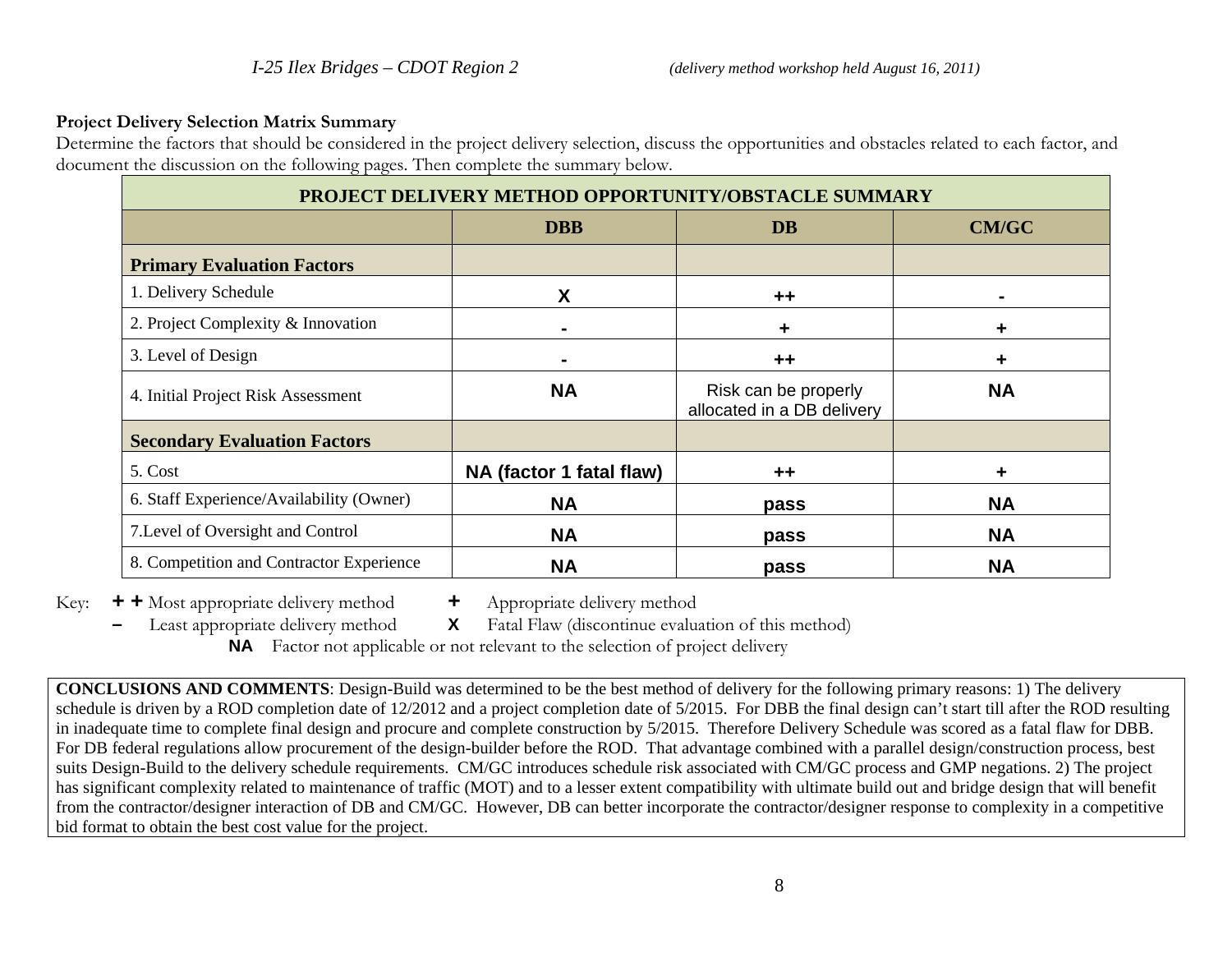# **Risk Discussion Notes (with respect to Design-Build delivery)**

### **Hazmat risks are significant**

- 3 property owner property owner acquisitions that have high potential for hazardous wastes (groundwater contamination, soil contamination, asbestos in existing buildings.
- CDOT has completed a Phase 1 investigation that revealed the likelihood of contamination.
- CDOT is proceeding with a Phase 2 investigation (site studies) to characterize the extent of the contamination.
- Though the Phase 2 investigation will provide a much better understanding, it is not possible to fully define the extent of the remediation until the work is actually underway.
- CDOT will pursue regulatory approval of a Voluntary Clean-up Plan (VCUP) that will better defined the scope of the remediation.
- It may not be possible to perform and remediation before DB ntp, given the long timeline to acquire the properties (because they involve relocations).
- If remediation is not complete by DB ntp there is both price risk and schedule risk associated with the clean-up.
- Remediation could extend the schedule of the design-build effort.

Risk Approach:

- CDOT will pursue hazardous material process to the extent possible before DB NTP (expect at least will complete Phase 2 study and obtain an approved VCUP).
- At the time of RFP development the situation will be re-assessed and risks appropriately allocated. A possible approach is to have the contractor perform the clean-up work on a force account basis (ie CDOT assumes risk associated with the cost and extent of the clean up).
- Depending on the extent to which the clean-up is defined with the Phase 2 investigation and the VCUP can consider writing the RFP requirement to assign the some or all of the schedule risk to the contractor (for example can assign all schedule risk to the contractor providing the final clean-up effort doesn't exceed some defined scope).

# **Water Quality**

- Water quality design criteria have become more specific. However, water quality features (ponds versus vaults, access requirements, vault and pond details) will require input from both CDOT and the city.
- It is important that the design-builder have a high level of competence in water quality.

# Risk Approach

• Consider advancing water quality design to provide design builder with a default design and location and types and details of water quality features. The design-builder can then improve on that design, subject to approval of CDOT and the City using the designbuild procurement and implementation processes. Approval (versus acceptance per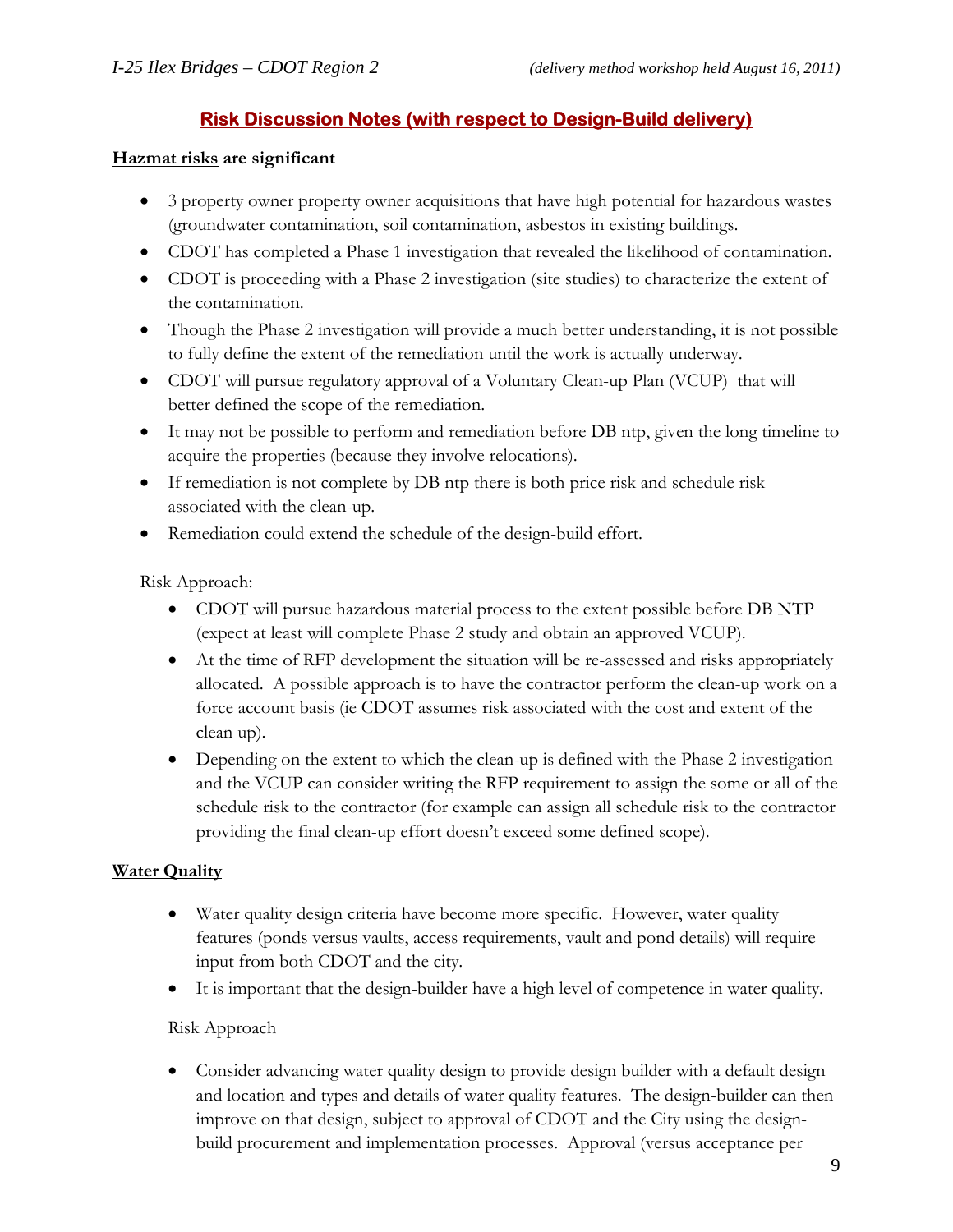defined technical requirements) can be used if there is a defined default design that can be used if approval not obtained.

- Consider water quality designer and, or erosion control supervisor as key personnel in the qualifications evaluation of design-builder.
- To advance water quality design it will also be necessary to advance drainage design in general.

# **Railroad**

• Will need an agreement with UP construct over their line – Risk best for CDOT to Assume. CDOT will pursue railroad agreement(s) to, if possible, finalize before construction.

# **Utilities**

• Will be standard types of utilities risks, no unique or major utilities risks have been identified. Advance utilities studies will be performed to provide design-builder with necessary location information. Advance utilities agreements will be executed prior to construction if possible. With that advance work standard design-build utility risk allocation is appropriate.

# **Third Party**

- It will be important to define City acceptance criteria through standards, city details, typical sections, etc. in order to avoid use broader "approval" requirements that introduce a risk to the design-builder that is difficult to price and manage.
- Work with the City and other review agencies to define and commit to review times and processes to reduce review schedule risk and design pricing risk of the design-builder.
- Develop an IGA with the City that defines their requirements and responsibilities.

### **ROW**

• ROW acquisition will be required and will be time consuming due to required relocations.

### Risk Approach:

Advance design as necessary to define ROW requirements and start acquision process ASAP to minimize conditional clearance and ROW risks during design-build.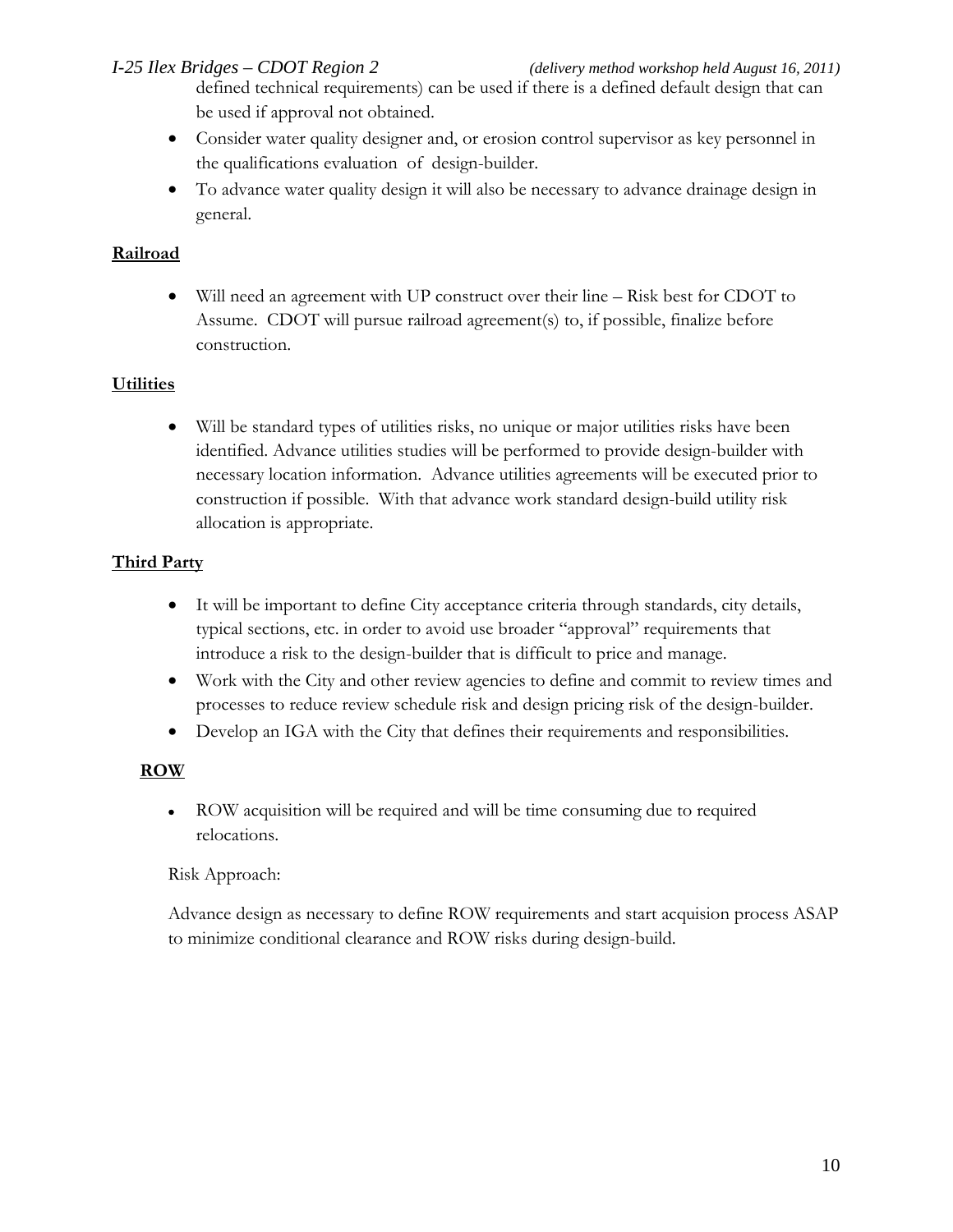**1) Delivery Schedule:** Delivery schedule is the overall project schedule from scoping through design, construction and opening to the public. Assess time considerations in getting the project started or funding dedicated and assess project completion importance.

### **DESIGN-BID-BUILD**

*Requires time to perform sequential design and procurement, but if design time is available has the shortest procurement time after the design is complete.*

| <b>Opportunities</b> | <b>Obstacles</b>                                                                                                        |
|----------------------|-------------------------------------------------------------------------------------------------------------------------|
|                      | limited time from ROD (Dec 2012) to complete a<br>linear dbb process – fatal flaw (especially wrt to<br>faster funding) |

### **DESIGN-BUILD**

*Can get project under construction (and meet funding obligations) before completing design. Parallel process of design and construction can accelerate project delivery schedule; however, procurement time can be lengthy due to the need for an accurate RFP.* 

| <b>Opportunities</b>                                | <b>Obstacles</b> |
|-----------------------------------------------------|------------------|
|                                                     |                  |
| Can start procurement before the rod                |                  |
| Project can be expedited after rod to meet          |                  |
| completion date requirements                        |                  |
| Ability to start construction before entire design, |                  |
| ROW, etc. is complete (i.e., phased design)         |                  |

### **CM/GC**

*Quickly gets contractor under contract and under construction to meet funding obligations before completing design. Parallel process of development of contract requirements, design, procurements, and construction can accelerate project schedule, but schedule can be slowed down by CM/GC design process and Guaranteed Maximum Price (GMP)negotiations and contracting.* 

| <b>Opportunities</b> | <b>Obstacles</b>                                                                                                                                                                      |
|----------------------|---------------------------------------------------------------------------------------------------------------------------------------------------------------------------------------|
|                      | Can't start cm/GC process until rod<br>Iterative nature of design introduces design schedule<br>risk.<br>Risk of GMP negotiation also jeopardizes aggressive<br>schedule requirements |

### **Delivery Schedule Summary**

|                      | <b>DBB</b> | DB | <b>CM/GC</b> |
|----------------------|------------|----|--------------|
| 1. Delivery Schedule | ᅭ          | ++ |              |

Key: **+ +** Most appropriate delivery method **+** Appropriate delivery method

**–** Least appropriate delivery method **X** Fatal Flaw (discontinue evaluation of this method) **NA** Factor not applicable or not relevant to the selection of project delivery

*Notes and Comments – see following page*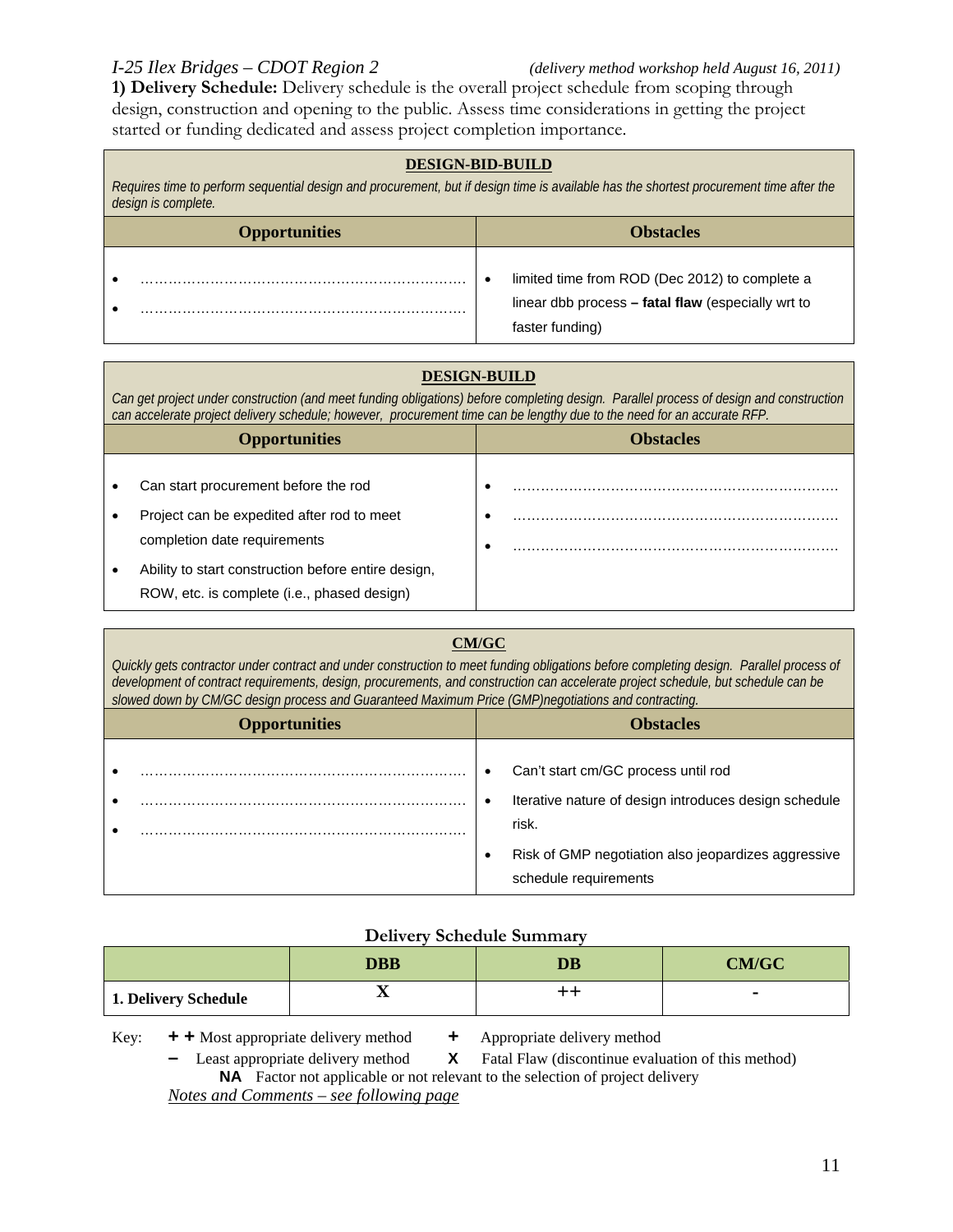*Notes and Comments for Delivery Schedule Factor: The delivery schedule is driven by a ROD completion date of 12/2012 and a project completion date of 5/2015. For DBB the final design can't start till after the ROD resulting in inadequate time to complete final design and procure and complete construction by 5/2015. Therefore Delivery Schedule was scored as a fatal flaw for DBB. For DB, federal regulations allow procurement of the design-builder before the ROD. That advantage combined with a parallel design/construction process, best suits Design-Build to the delivery schedule. CM/GC introduces schedule risk associated with CM/GC process and GMP negotiations. Also for CM/GC the option of going to another procurement if can't negotiate GMP could be very limited given schedule constraints.*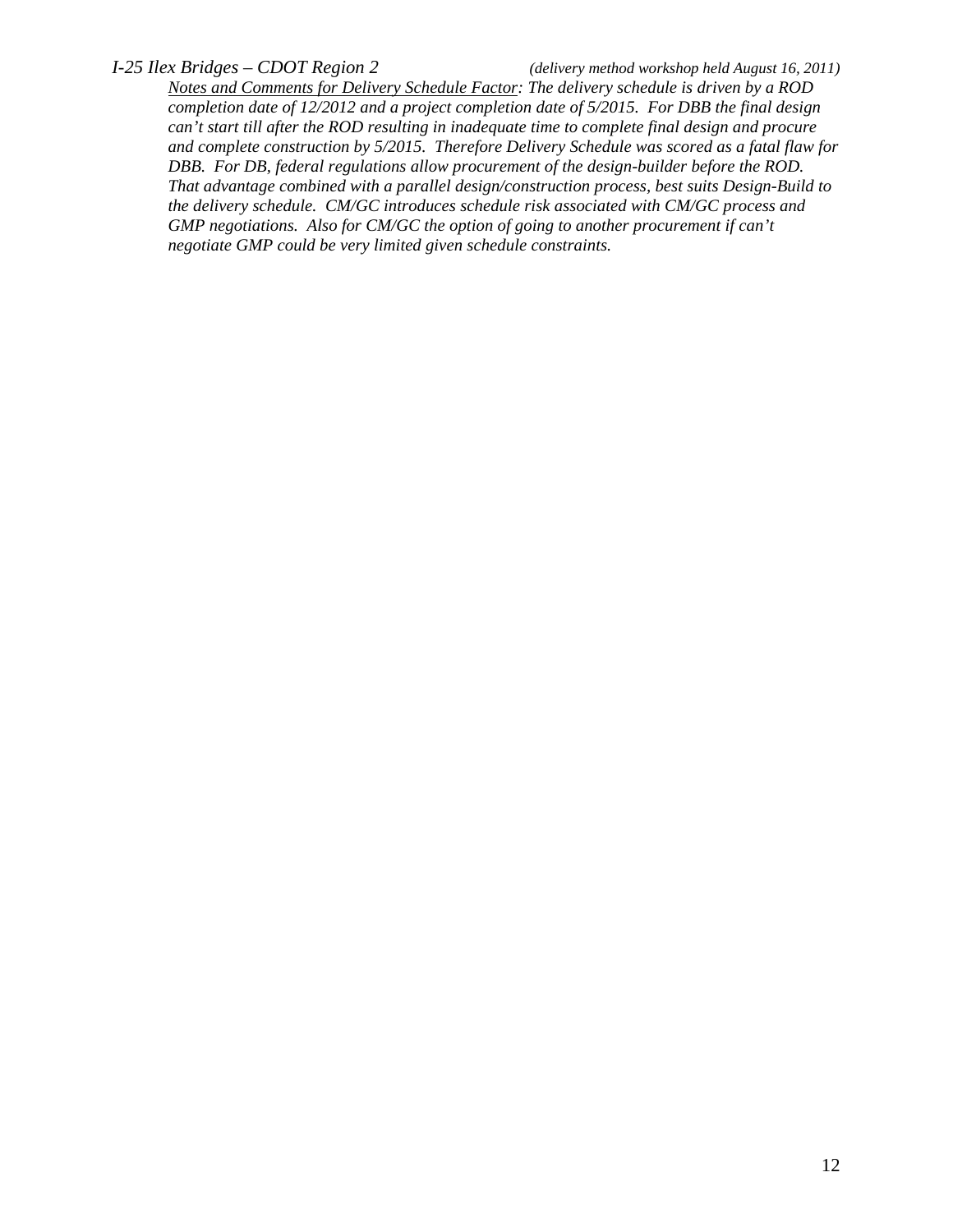**2) Project Complexity & Innovation:** Project complexity and innovation is the nature of project that seeks for the applicability of new designs or processes to resolve complex and technical issues.

| <b>DESIGN-BID-BUILD</b>                                                                                                                                                                                                                                 |                                                                                                                                                                                  |  |  |  |
|---------------------------------------------------------------------------------------------------------------------------------------------------------------------------------------------------------------------------------------------------------|----------------------------------------------------------------------------------------------------------------------------------------------------------------------------------|--|--|--|
| Allows CDOT to fully resolve complex and qualitative designs before procurement. Innovation provided by CDOT/Consultant expertise<br>and through traditional owner directed processes such as VE studies, contractor bid alternatives, and post-bid VE. |                                                                                                                                                                                  |  |  |  |
| <b>Opportunities</b><br><b>Obstacles</b>                                                                                                                                                                                                                |                                                                                                                                                                                  |  |  |  |
|                                                                                                                                                                                                                                                         | No contractor input into traffic control and phasing<br>$desian \ldots \ldots \ldots \ldots \ldots \ldots \ldots \ldots \ldots$<br>No designer/contactor input to bridge design. |  |  |  |

### **DESIGN-BUILD**

*Incorporates design-builder into design process through best value selection and contractor proposed Alternate Technical Concepts (ATCs) – which are a cost oriented approach to providing complex and innovative designs. Requires that desired solutions to complex projects be well defined through contract requirements.*

| <b>Opportunities</b>                                                                                         | <b>Obstacles</b>                                                                   |
|--------------------------------------------------------------------------------------------------------------|------------------------------------------------------------------------------------|
| Design-builder can respond to mot requirements<br>Contractor input into mot process, most complex<br>element | Need tight technical requirements (very important for<br>٠<br>both MOT and Bridge) |
| Contractor innovation can provide the most cost<br>efficient bridge and compatibility design                 |                                                                                    |

### **CM/GC**

*Allows independent selection of designer and contractor based on qualifications to jointly address complex innovative designs through three party collaboration of CDOT, designer and Contractor. Allows for a qualitative (non price oriented) design but requires agreement on GMP.*

| <b>Opportunities</b>                                           | <b>Obstacles</b>                                                          |
|----------------------------------------------------------------|---------------------------------------------------------------------------|
| Opportunity for collaborative design process to<br>resolve MOT | GMP risk in resolving innovation in time to meet<br>schedule requirements |
| Opportunity for collaborative bridge design process            | If have to go to bid may not able be able to obtain<br>innovation         |

### **Project Complexity & Innovation Summary**

|                                              | <b>DBB</b>     | DB | <b>CM/GC</b> |
|----------------------------------------------|----------------|----|--------------|
| 2. Project Complexity &<br><b>Innovation</b> | $\blacksquare$ |    |              |

Key: **+ +** Most appropriate delivery method **+** Appropriate delivery method

**–** Least appropriate delivery method **X** Fatal Flaw (discontinue evaluation of this method)

**NA** Factor not applicable or not relevant to the selection of project delivery

*Notes and Comments: DB and CM/GC provide the best opportunity to address the complexity and need for innovation for MOT, bridge design, and compatibility with ultimate design. For CM/GC may not have desired time to best address complexity and innovation. Design schedule for DBB probably would not allow enough time for VE studies or industry constructability reviews.*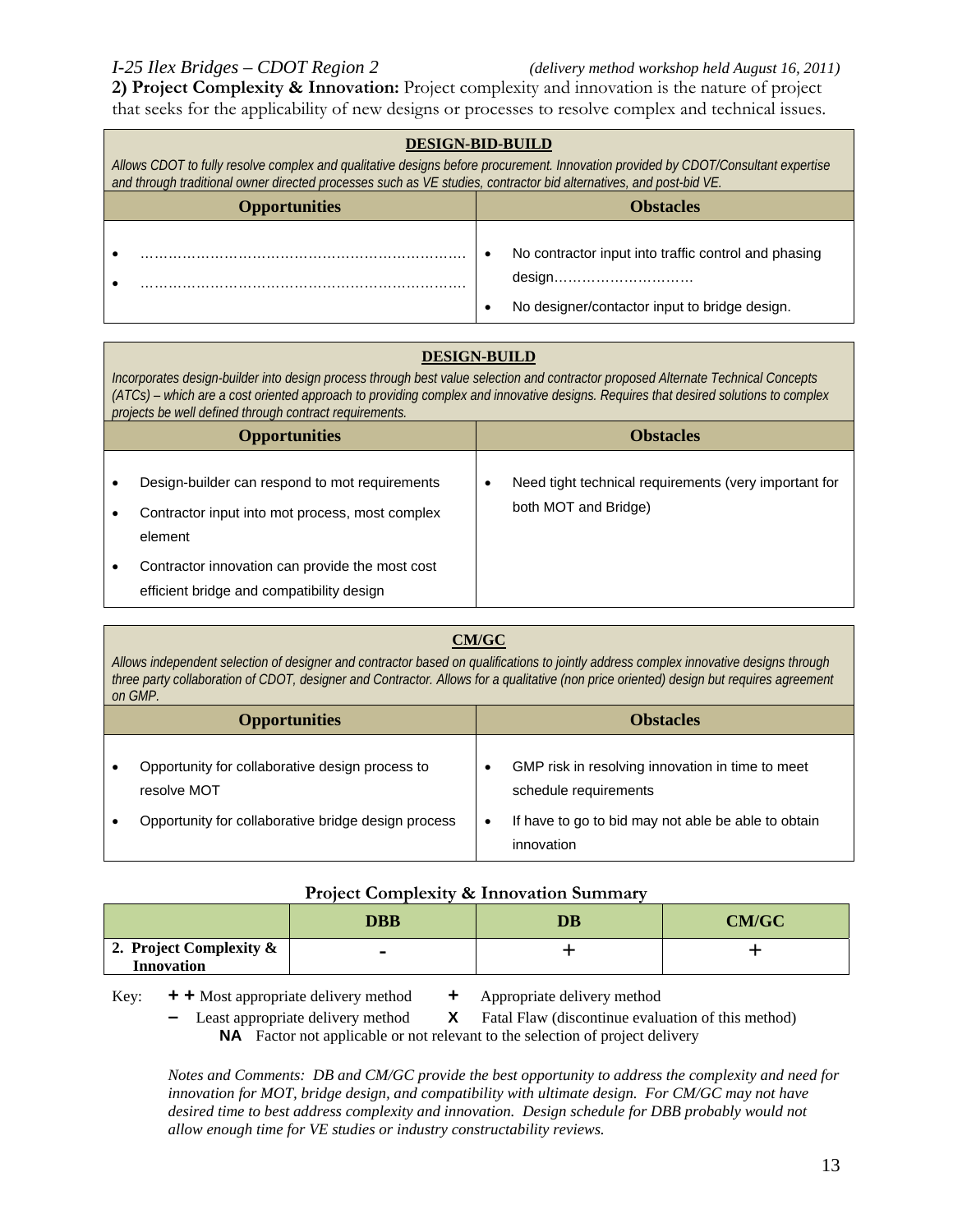**3) Level of Design:** Level of design is the percentage of design completion at the time of the project delivery procurement

| <b>DESIGN-BID-BUILD</b><br>100% design by CDOT, with CDOT having complete control over the design. |                                                                                                                                                     |  |  |
|----------------------------------------------------------------------------------------------------|-----------------------------------------------------------------------------------------------------------------------------------------------------|--|--|
| <b>Opportunities</b>                                                                               | <b>Obstacles</b>                                                                                                                                    |  |  |
|                                                                                                    | 100 % design within the schedule after ROD not very<br>feasible.<br>To complete the final design after the ROD would<br>require extensive resources |  |  |

### **DESIGN-BUILD**

*Design advanced by CDOT to the level necessary to precisely define contract requirements and properly allocate risk (typically 30% or less).*

| $\boxtimes$ Must have very clear definitions and requirements in<br>Do not need to advance design beyond preliminary<br>the RFP because it is the basis for the contract<br>before procurement starts at ROD<br>$\boxtimes$ Potential for lacking or missing scope definition if RFP<br>not carefully developed<br>$\boxtimes$ Does not require much design to be completed<br>before awarding project to the design-builder<br>(between ~ 10% - 30% complete)<br>$\boxtimes$ Design advanced by the owner to level necessary<br>to precisely define the contract requirements and<br>properly allocate risk | <b>Opportunities</b> | <b>Obstacles</b> |
|--------------------------------------------------------------------------------------------------------------------------------------------------------------------------------------------------------------------------------------------------------------------------------------------------------------------------------------------------------------------------------------------------------------------------------------------------------------------------------------------------------------------------------------------------------------------------------------------------------------|----------------------|------------------|
|                                                                                                                                                                                                                                                                                                                                                                                                                                                                                                                                                                                                              |                      |                  |

| development of the design. Iterative nature of design process risks extending the project schedule.                                                                                                                |  |
|--------------------------------------------------------------------------------------------------------------------------------------------------------------------------------------------------------------------|--|
| <b>Opportunities</b><br><b>Obstacles</b>                                                                                                                                                                           |  |
| There may not be enough time after the ROD to<br>support the iterative time consuming nature of CMGC<br>design process<br>Level of design is advanced in CM/GC without<br>contractor schedule commitment until GMP |  |

| <b>Level of Design Summary</b> |            |    |       |
|--------------------------------|------------|----|-------|
|                                | <b>DBB</b> | DB | CM/GC |
| 3. Level of Design             | -          |    |       |

Key: **+ +** Most appropriate delivery method **+** Appropriate delivery method

**–** Least appropriate delivery method **X** Fatal Flaw (discontinue evaluation of this method) **NA** Factor not applicable or not relevant to the selection of project delivery

*Notes and Comments: DBB requires time and resources to expedite the level of design after ROD. DB provides the best opportunity to expedite the design parallel with construction under a contractor commitment to meet the schedule. CM/GC design process may not be as expeditious as is required for the project.*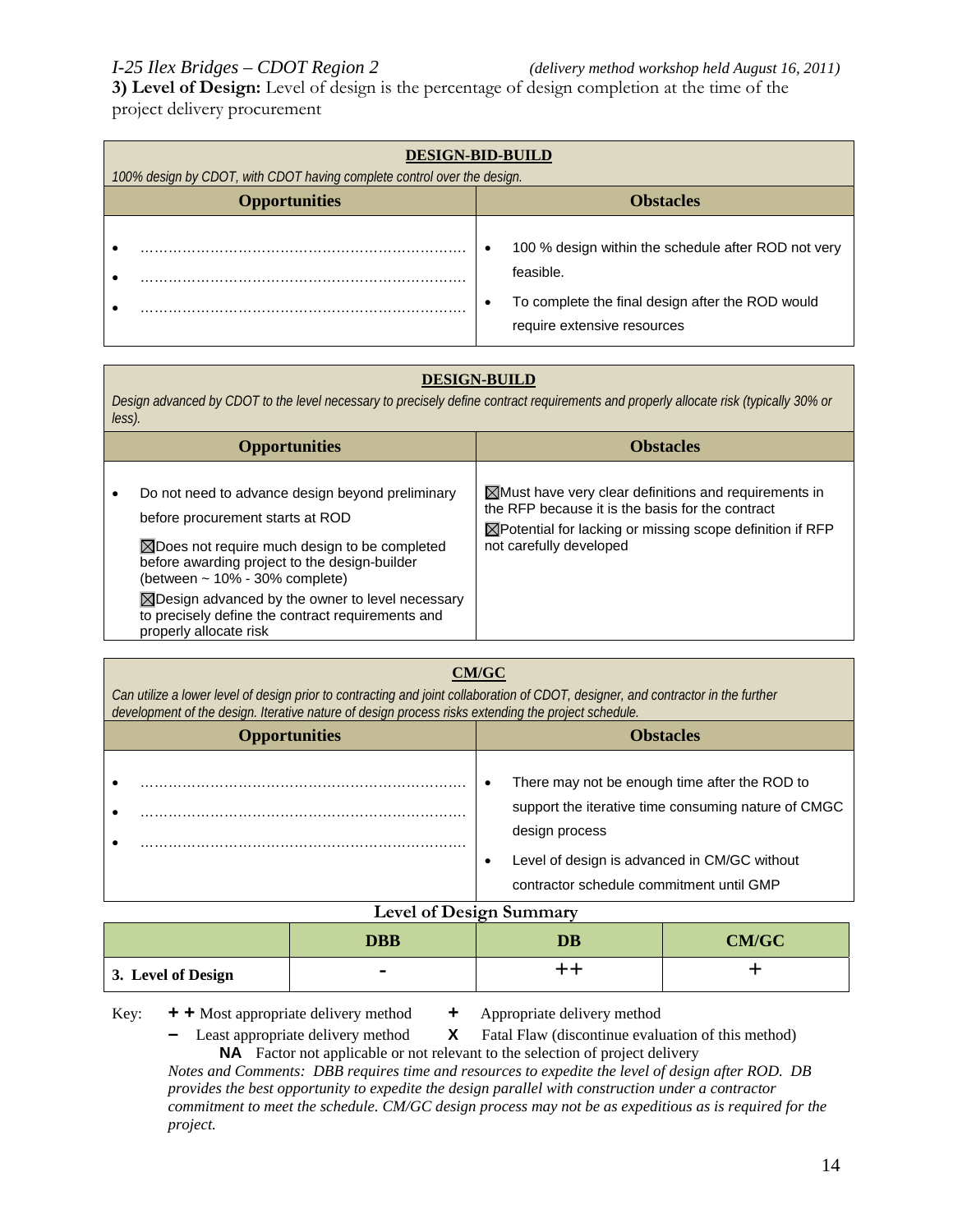**4) Initial Risk Assessment:** Risk is an uncertain event or condition that, if it occurs, has a negative effect on a project's objectives. Risk allocation is the assignment of unknown events or conditions to the party that can best manage them. An initial assessment of project risks is important to ensure the selection of the delivery method that can properly address them. An approach that focuses on a fair allocation of risk will be most successful. Refer to the risk discussion and checklists in the appendix.

### **DESIGN-BID-BUILD – NOT ASSESSED**

*Risk allocation for design-bid-build best is understood by the industry, but requires that most design-related risks and third party risks be resolved prior to procurement to avoid costly contractor contingency pricing and change orders and claims.*

| <b>Opportunities</b> | <b>Obstacles</b> |
|----------------------|------------------|
|                      |                  |

### **DESIGN-BUILD – REFER TO RISK ASSESSMENT NOTES (following summary table, approx. page 9)**

*Provides opportunity to properly allocate risks to the party best able to manage them, but requires risks allocated to design-builder to be well defined to minimize contractor contingency pricing of risks.*

| <b>Opportunities</b>                                                                                                                                                                                                                                                                          | <b>Obstacles</b>                                                              |
|-----------------------------------------------------------------------------------------------------------------------------------------------------------------------------------------------------------------------------------------------------------------------------------------------|-------------------------------------------------------------------------------|
| 1) Hazmat risk can be minimized with advance<br>studies to define scope, allocation of cost risk to<br>CDOT and a shared allocation of schedule risk<br>2) Water quality risk can be minimized by advance<br>design to determine acceptable locations and types<br>of water quality features. | 1) Hazmat Risk.<br>2) Water Quality Risk.<br>3) Utilities Risk<br>4) ROW Risk |
| 3) Utilities risks are typical for a bridge/highway<br>project and can be properly allocated with advance<br>investigations and agreements<br>4) Will expedite ROW acquisitions to minimize                                                                                                   | 5) Third Party Risk<br>6) Railroad Risk                                       |
| potential for ROW risk during construction                                                                                                                                                                                                                                                    |                                                                               |
| 5) Third party risks are manageable. Will be<br>important to define the City of Pueblo requied design<br>and review processes. Will develop an IGA with the<br>City to define requirements and responsibilities.                                                                              |                                                                               |
| 6) Railroad will require an agreement to work over<br>their ROW. RR risk is best managed by CDOT,<br>therefore CDOT will work with the RR to obtain the<br>agreement.                                                                                                                         |                                                                               |

### **CM/GC – NOT ASSESSED**

*Provides opportunity for CDOT, designer, and contractor to collectively identify and minimize project risks, and allocate risk to appropriate party. Has potential to minimize contractor contingency pricing of risk, but can lose the element of competition in pricing.*

| <b>Opportunities</b> | <b>Obstacles</b> |
|----------------------|------------------|
|                      |                  |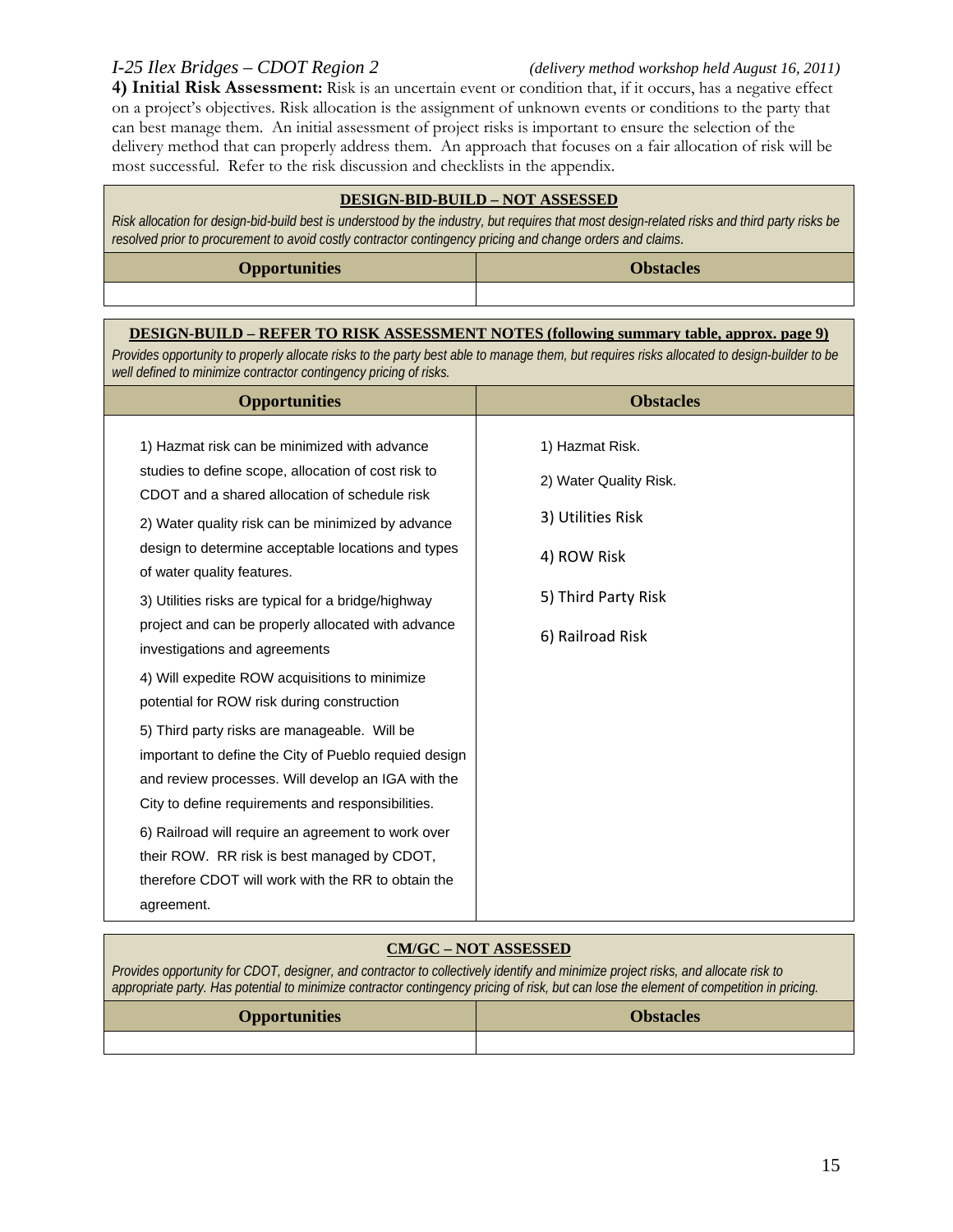|                                      | <b>DBB</b> | DB                                                    | CM/GC |
|--------------------------------------|------------|-------------------------------------------------------|-------|
| 4. Initial Risk<br><b>Assessment</b> | NA         | Risk can be properly<br>allocated in a DB<br>delivery | NA    |

### **Initial Risk Assessment Summary**

Key: **+ +** Most appropriate delivery method **+** Appropriate delivery method

**–** Least appropriate delivery method **X** Fatal Flaw (discontinue evaluation of this method) **NA** Factor not applicable or not relevant to the selection of project delivery

*Notes and Comments: DB was determined to be the best method of delivery based on first three factors. Therefore only DB was evaluated for the risk assessment in order to determine that the project risks can be properly allocated with DB. It was determined that risks can be properly allocated with DB.*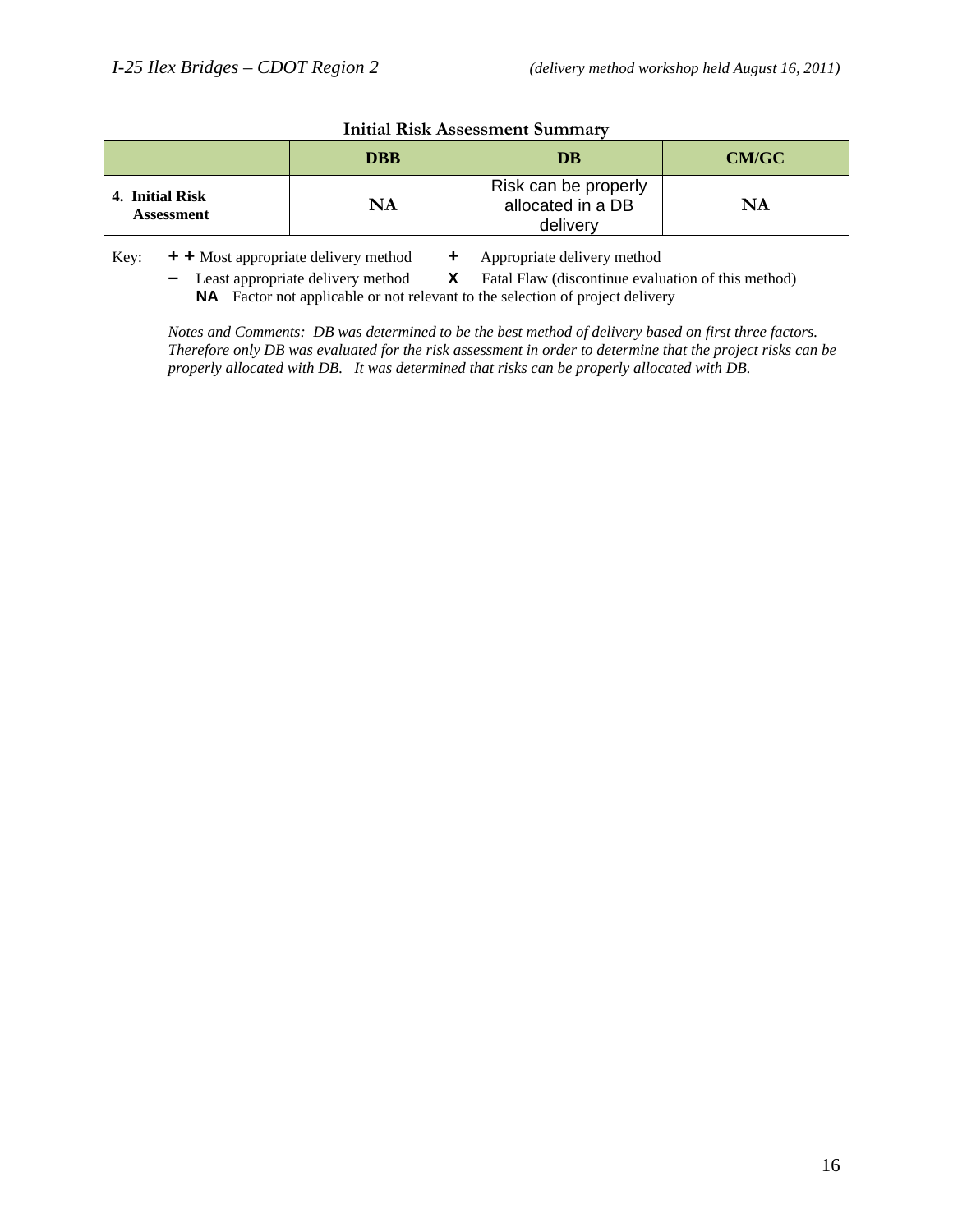**5) Cost:** Project cost is the financial process related to meeting budget restrictions, early and precise cost estimation, and control of project costs.

### **DESIGN-BID-BUILD** *Competitive bidding provides a low cost construction for a fully defined scope of work. Costs accuracy limited until design is completed. More likelihood of cost change orders due to contractor having no design responsibility.* **Opportunities Constanting Constanting Constanting Constanting Constanting Constanting Constanting Constanting Constanting Constanting Constanting Constanting Constanting Constanting Constanting Constanting Constanting Con** • ……………………………………………………………. • ……………………………………………………………. ■ △ Cost reductions due to contractor innovation and constructability is difficult to obtain • …………………………………………………………. • ……………………………………………………………. • …………………………………………………………….

### **DESIGN-BUILD**

*Designer-builder collaboration and ATCs can provide a cost-efficient response to project goals. Costs are determined with design-build proposal, early in design process. Allows a variable scope bid to match a fixed budget. Poor risk allocation can result in high contingencies.*

| <b>Opportunities</b>                                                                             | <b>Obstacles</b> |
|--------------------------------------------------------------------------------------------------|------------------|
| ⊠Design-builder collaboration and ATCs can provide a<br>cost-efficient response to project goals | ٠<br>٠           |
|                                                                                                  | ٠                |

### **CM/GC**

*CDOT/designer/contractor collaboration to reduce risk pricing can provide a low cost project however non-competitive negotiated GMP introduces price risk. Good flexibility to design to a budget.*

| <b>Opportunities</b> | <b>Obstacles</b>                                      |  |
|----------------------|-------------------------------------------------------|--|
|                      | ⊠Non-competitive negotiated GMP introduces price risk |  |
|                      |                                                       |  |

### **Cost Summary**

|         | <b>DBB</b>                                     | DB | <b>CM/GC</b> |
|---------|------------------------------------------------|----|--------------|
| 5. Cost | NA(factor 1 fatal<br>flawed eliminated<br>DBB) | ++ |              |

Key: **+ +** Most appropriate delivery method **+** Appropriate delivery method

**–** Least appropriate delivery method **X** Fatal Flaw (discontinue evaluation of this method) **NA** Factor not applicable or not relevant to the selection of project delivery

*Notes and Comments: DB offers the best potential to respond to the MOT, bridge design, and compatibility complexity with in the most cost-efficient manner.*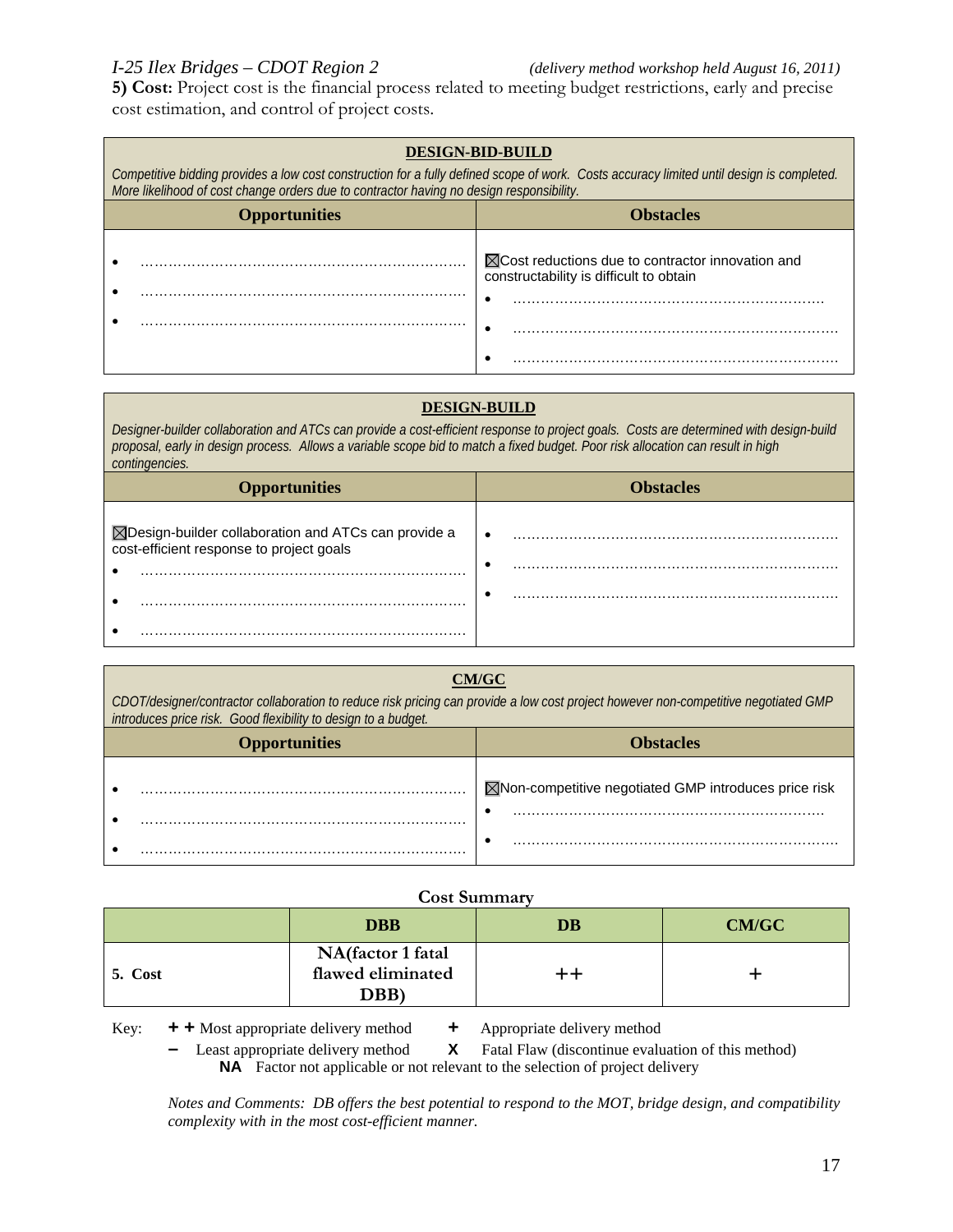**6) Staff Experience/Availability:** Owner staff experience and availability as it relates to the project delivery methods in question.

| <b>DESIGN-BID-BUILD</b><br>Technical and management resources necessary to perform the design and plan development. Resource needs can be more spread<br>out. |  |  |
|---------------------------------------------------------------------------------------------------------------------------------------------------------------|--|--|
| <b>Opportunities</b><br><b>Obstacles</b>                                                                                                                      |  |  |
|                                                                                                                                                               |  |  |

| <b>DESIGN-BUILD - PASS</b>                                                                                                                                                                                           |  |  |
|----------------------------------------------------------------------------------------------------------------------------------------------------------------------------------------------------------------------|--|--|
| Technical and management resources and expertise necessary to develop the RFQ and RFP and administrate the procurement.<br>Concurrent need for both design and construction resources to oversee the implementation. |  |  |
| <b>Obstacles</b><br><b>Opportunities</b>                                                                                                                                                                             |  |  |
|                                                                                                                                                                                                                      |  |  |

| CM/GC                                                                                               |  |
|-----------------------------------------------------------------------------------------------------|--|
| Strong, committed CDOT project management resources are important for success of the CM/GC process. |  |
| <b>Obstacles</b><br><b>Opportunities</b>                                                            |  |
|                                                                                                     |  |
|                                                                                                     |  |
|                                                                                                     |  |
|                                                                                                     |  |

### **Staff Experience/Availability Summary**

|                                                    | <b>DBB</b>    | DB          | <b>CM/GC</b> |
|----------------------------------------------------|---------------|-------------|--------------|
| <b>6. Staff Experience/</b><br><b>Availability</b> | $\mathbf{NA}$ | <b>PASS</b> | NA           |

Key: **+ +** Most appropriate delivery method **+** Appropriate delivery method

- 
- Least appropriate delivery method **X** Fatal Flaw (discontinue evaluation of this method) **NA** Factor not applicable or not relevant to the selection of project delivery

*Notes and Comments: As the selected method of delivery Design-Build evaluated for Staff Experience/Availability factor on a pass/fail basis and passes (no significant disadvantages of DB or advantages of DBB or CM/GC).*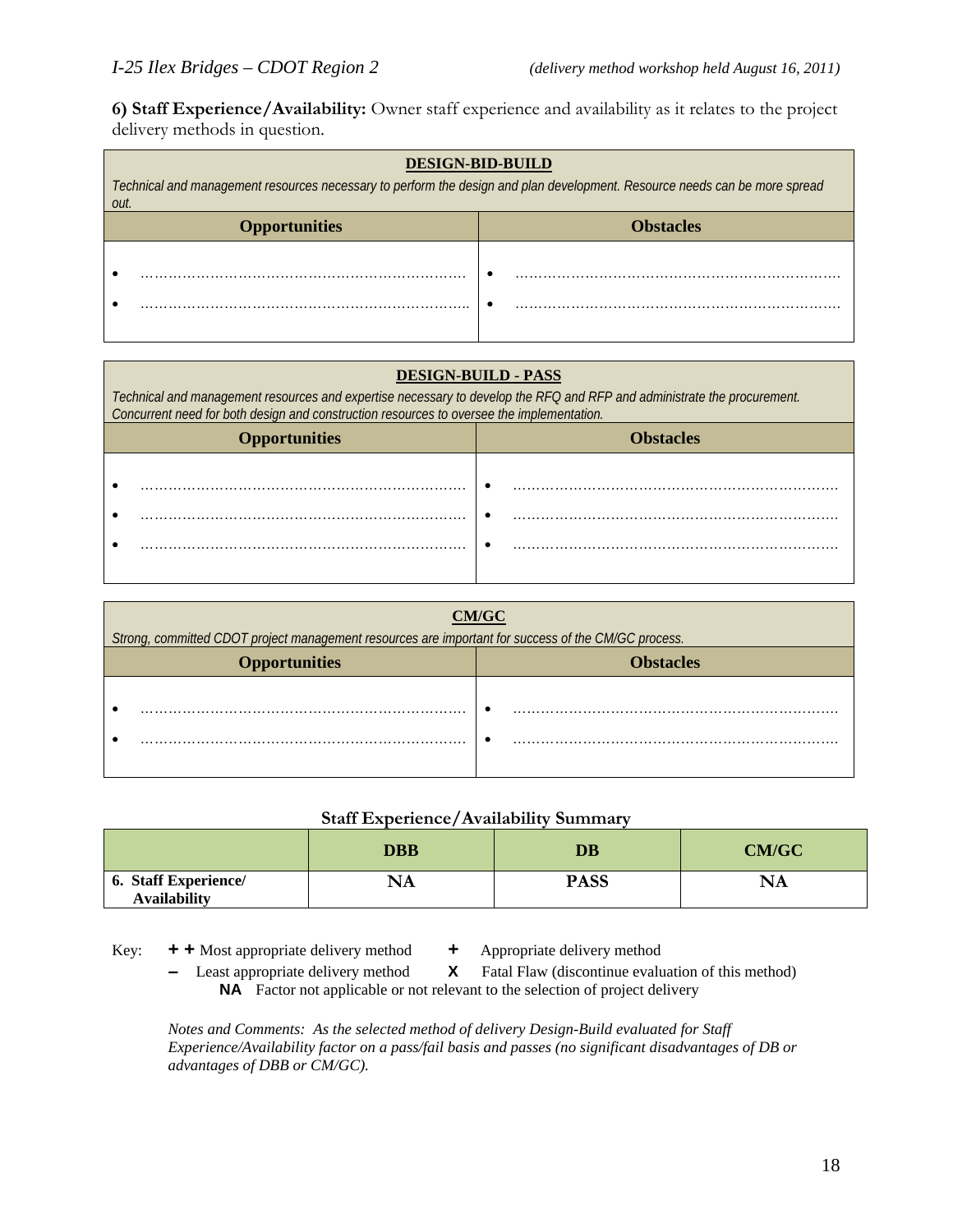**7) Level of Oversight and Control:** Level of oversight involves the amount of agency staff required to monitor the design or construction, and amount of agency control over the delivery process

| <b>DESIGN-BID-BUILD</b><br>Full control over a linear design and construction process |                  |  |
|---------------------------------------------------------------------------------------|------------------|--|
| <b>Opportunities</b>                                                                  | <b>Obstacles</b> |  |
|                                                                                       |                  |  |
|                                                                                       |                  |  |
|                                                                                       |                  |  |
|                                                                                       |                  |  |

### **DESIGN-BUILD - PASS**

| Less control over the design (design desires must be written into the RFP contract requirements). Generally less control over the<br>construction process (design-builder often has OA responsibilities) |                  |  |
|----------------------------------------------------------------------------------------------------------------------------------------------------------------------------------------------------------|------------------|--|
| <b>Opportunities</b>                                                                                                                                                                                     | <b>Obstacles</b> |  |
|                                                                                                                                                                                                          |                  |  |

| Most control by CDOT over both the design, and construction, and control over a collaborative owner/designer/contractor project team |                  |  |
|--------------------------------------------------------------------------------------------------------------------------------------|------------------|--|
| <b>Opportunities</b>                                                                                                                 | <b>Obstacles</b> |  |
|                                                                                                                                      |                  |  |
|                                                                                                                                      |                  |  |
|                                                                                                                                      |                  |  |
|                                                                                                                                      |                  |  |

### **Level of Oversight and Control Summary**

|                                      | <b>DBB</b> | DB          | <b>CM/GC</b> |
|--------------------------------------|------------|-------------|--------------|
| 7. Level of Oversight<br>and Control | NA         | <b>PASS</b> | NA           |

Key: **+ +** Most appropriate delivery method **+** Appropriate delivery method

- 
- Least appropriate delivery method **X** Fatal Flaw (discontinue evaluation of this method) **NA** Factor not applicable or not relevant to the selection of project delivery

*Notes and Comments: As the selected method of delivery Design-Build evaluated for the Level of Oversight and Control factor on a pass/fail basis and passed (no significant disadvantages of DB or advantages of DBB or CM/GC).*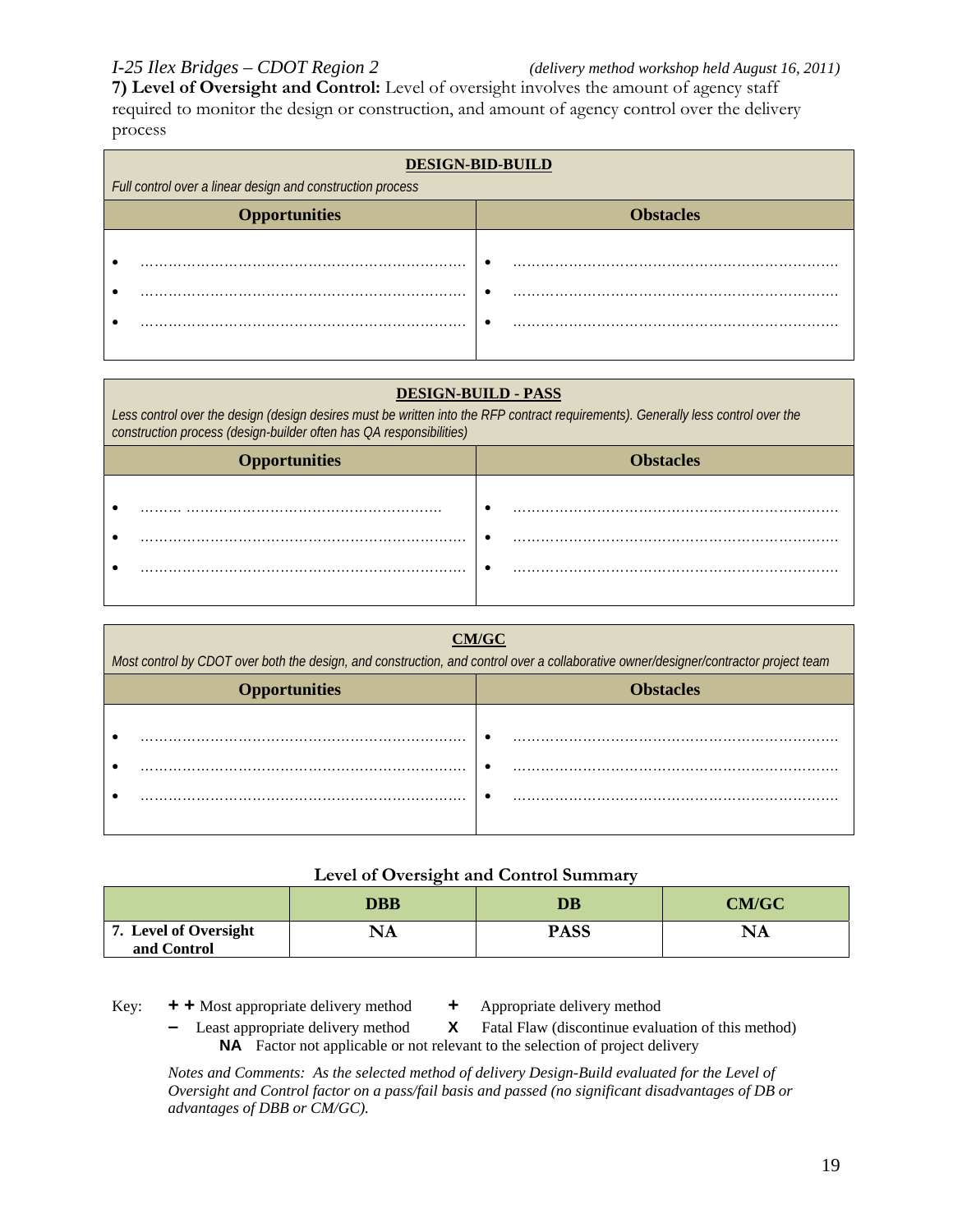**8) Competition and Contractor Experience:** Competition and availability refers to the level of competition, experience and availability in the market place and its capacity for the project.

| <b>DESIGN-BID-BUILD</b>                                                                                                |                  |  |
|------------------------------------------------------------------------------------------------------------------------|------------------|--|
| High level of competition, but limited ability to choose based on qualifications. High level of marketplace experience |                  |  |
| <b>Opportunities</b>                                                                                                   | <b>Obstacles</b> |  |
|                                                                                                                        |                  |  |
|                                                                                                                        |                  |  |
|                                                                                                                        |                  |  |
|                                                                                                                        |                  |  |
|                                                                                                                        |                  |  |

### **DESIGN-BUILD - PASS**

*Allows for a balance of qualifications and price in the selection process. Medium level of marketplace experience*

| <b>Opportunities</b> | <b>Obstacles</b> |
|----------------------|------------------|
|                      |                  |
|                      |                  |
| .                    |                  |
|                      |                  |
|                      |                  |

| CM/GC<br>Allows for the selection of the single most qualified contractor, but GMP can limit price competition. Low level of marketplace experience |                  |  |
|-----------------------------------------------------------------------------------------------------------------------------------------------------|------------------|--|
| <b>Opportunities</b>                                                                                                                                | <b>Obstacles</b> |  |
|                                                                                                                                                     |                  |  |

### **Competition and Contractor Experience Summary**

|                                                    | DBB | DB          | CM/GC |
|----------------------------------------------------|-----|-------------|-------|
| 8. Competition and<br><b>Contractor Experience</b> | NA  | <b>PASS</b> | ' A'L |

- Key: **+ +** Most appropriate delivery method **+** Appropriate delivery method
	- Least appropriate delivery method **X** Fatal Flaw (discontinue evaluation of this method) **NA** Factor not applicable or not relevant to the selection of project delivery

*Notes and Comments: As the selected method of delivery Design-Build evaluated for Competition and Contractor Experience factor on a pass/fail basis and passes (no significant disadvantages of DB or advantages of DBB or CM/GC).*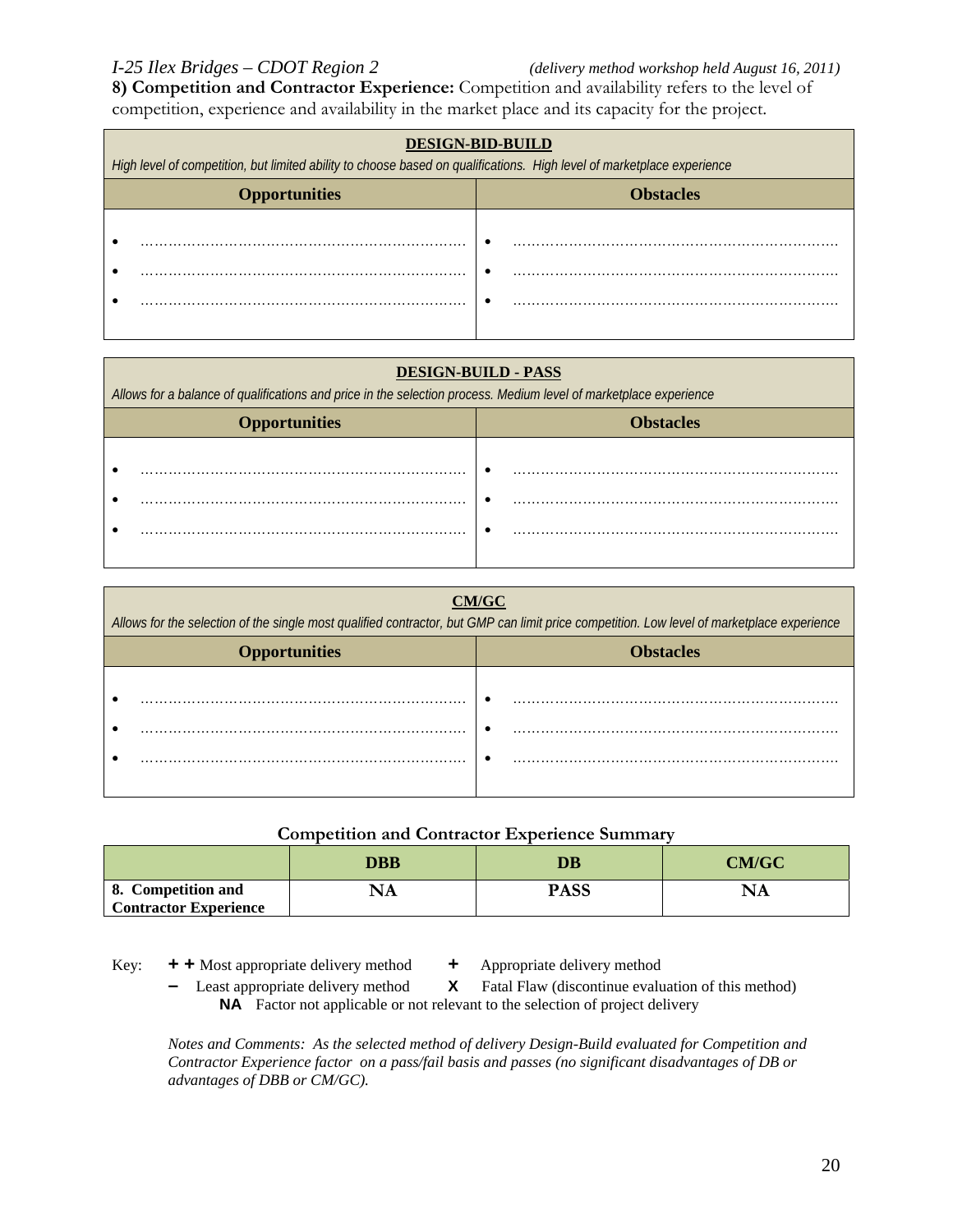# **APPENDIX**

# **Opportunity and Obstacle Checklists**

**(With Project Risk Assessment Discussion and Checklists)**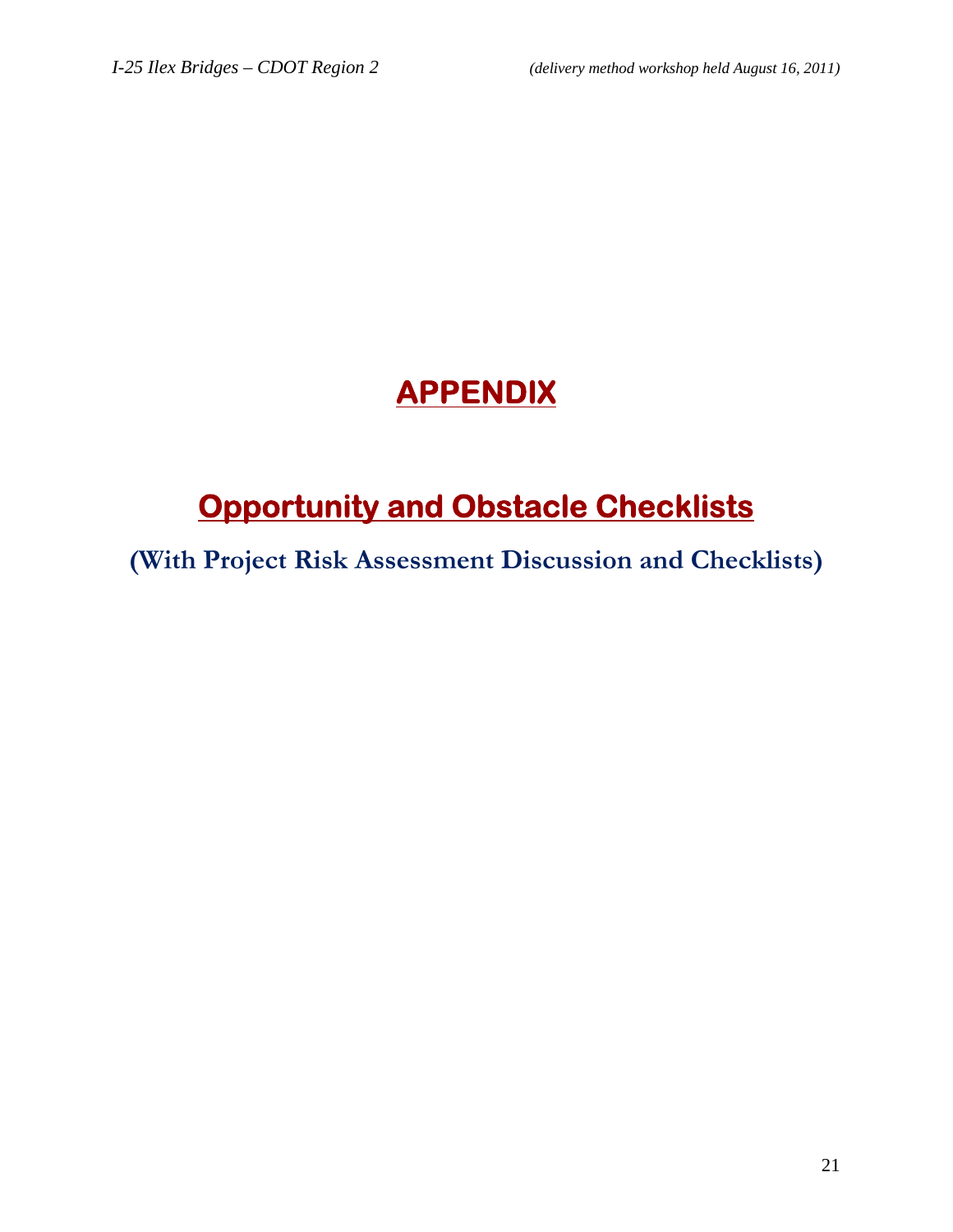|        | <b>DESIGN-BID-BUILD</b>                                                       |   |                                                                               |  |
|--------|-------------------------------------------------------------------------------|---|-------------------------------------------------------------------------------|--|
|        | <b>Opportunities</b>                                                          |   | <b>Obstacles</b>                                                              |  |
| ⊓      | Schedule is more predictable and more manageable                              |   | $\boxtimes$ Requires time to perform a linear design-bid-                     |  |
|        | Milestones can be easier to define                                            |   | construction process                                                          |  |
|        | Projects can more easily be "shelved"                                         | ⊓ | Design and construction schedules can be unrealistic                          |  |
| -10    | Shortest procurement period                                                   |   | due to lack industry input                                                    |  |
| $\Box$ | Elements of design can be advanced prior to<br>permitting, construction, etc. | □ | Errors in design lead to change orders and schedule<br>delays                 |  |
| $\Box$ | Time to communicate/discuss design with<br>stakeholders                       | ⊓ | Low bid selection may lead to potential delays and<br>other adverse outcomes. |  |

|        | <b>DESIGN-BUILD</b>                                                                                |        |                                                                                                              |  |
|--------|----------------------------------------------------------------------------------------------------|--------|--------------------------------------------------------------------------------------------------------------|--|
|        | <b>Opportunities</b>                                                                               |        | <b>Obstacles</b>                                                                                             |  |
|        | $\boxtimes$ Potential to accelerate schedule through parallel<br>design-build process              | □      | Request for proposal development and procurement<br>can be lengthy                                           |  |
| π      | Shifting schedule risk to DB team                                                                  | ⊓      | Undefined events or conditions found after                                                                   |  |
| π      | Encumbers construction funds more quickly                                                          |        | procurement, but during design can impact schedule                                                           |  |
| π      | Industry input into design and schedule                                                            |        | and cost                                                                                                     |  |
| Ω      | Fewer chances for disputes between agency and<br>design-builders                                   | $\Box$ | Time required to define technical requirements and<br>expectations through RFP development can be<br>lengthy |  |
| $\Box$ | More efficient procurement of long-lead items                                                      | $\Box$ | Time required to gain acceptance of quality program                                                          |  |
| $\Box$ | Ability to start construction before entire design,<br>ROW, etc. is complete (i.e., phased design) | Ω      | Requires agency and stakeholder commitments to an<br>expeditious review of design                            |  |

|                      | <b>CM/GC</b>                                                                                                   |                                                                                   |  |  |
|----------------------|----------------------------------------------------------------------------------------------------------------|-----------------------------------------------------------------------------------|--|--|
| <b>Opportunities</b> |                                                                                                                | <b>Obstacles</b>                                                                  |  |  |
|                      | $\boxtimes$ Ability to start construction before entire design, ROW,<br>etc. is complete (i.e., phased design) | $\boxtimes$ Potential for not reaching GMP and substantially<br>delaying schedule |  |  |
| ◘                    | More efficient procurement of long-lead items                                                                  | $\boxtimes$ GMP negotiation can delay the schedule                                |  |  |
| $\Box$               | Early identification and resolution of design and                                                              | Schedule-driven goals may drive up cost<br>□                                      |  |  |
|                      | construction issues (e.g., utility, ROW, and<br>earthwork)                                                     | $\boxtimes$ Designer-contractor-agency disagreements can add<br>delays            |  |  |
| $\Box$               | Can provide a shorter procurement schedule than<br>DB                                                          | Strong agency management is required to control<br>□<br>schedule                  |  |  |
| □                    | Team involvement for schedule optimization                                                                     |                                                                                   |  |  |
| $\Box$               | Continuous constructability review and VE                                                                      |                                                                                   |  |  |
| $\Box$               | Maintenance of Traffic improves with contractor<br>inputs                                                      |                                                                                   |  |  |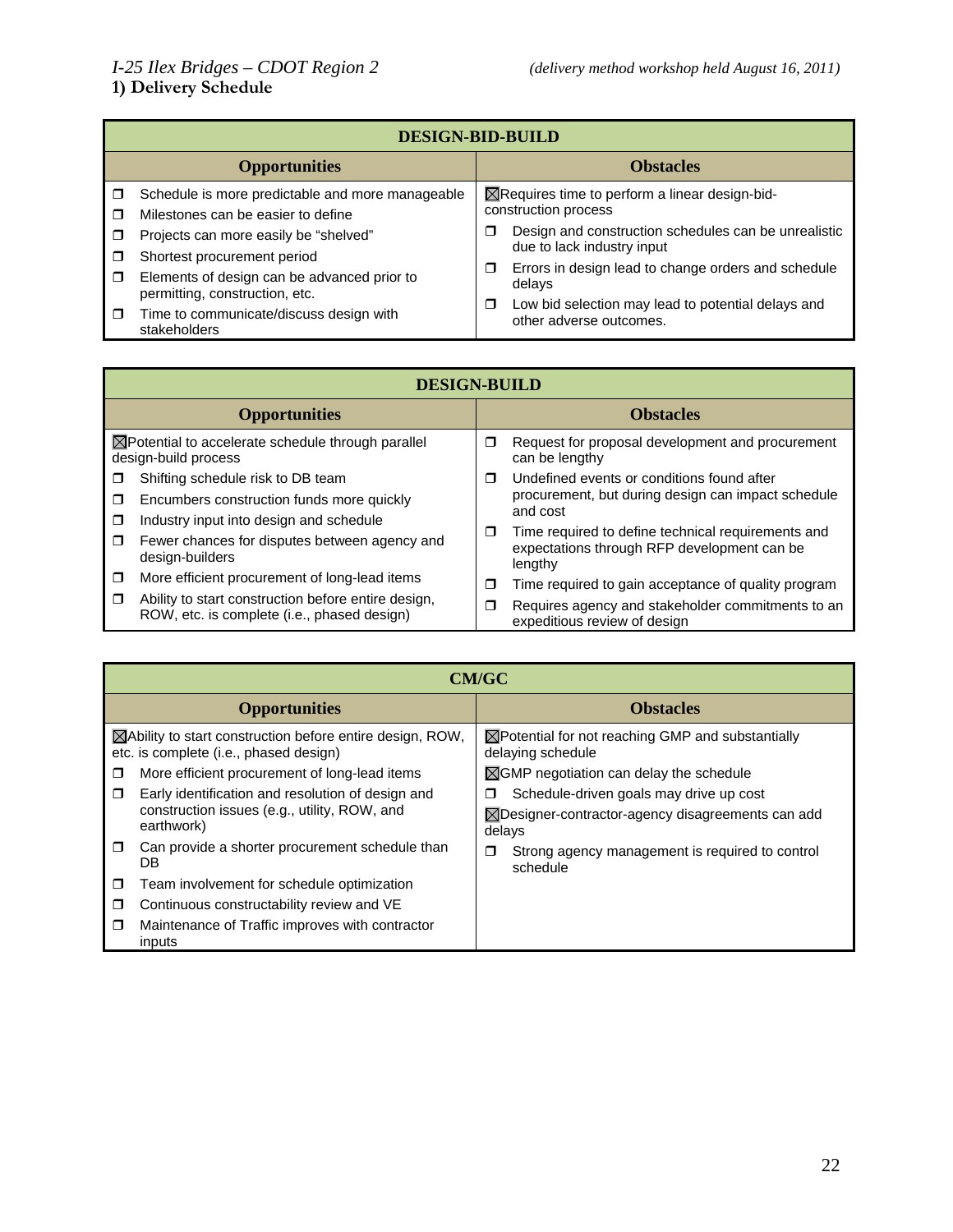### **DESIGN-BID-BUILD Opportunities Obstacles** CDOT can have more control of design of complex projects CDOT& consultant expertise can select innovation independently of contractor abilities  $\Box$  Opportunities for value engineering studies during design, more time for design solutions  $\Box$  Aids in consistency and maintainability Full control in selection of design expertise  $\Box$  Complex design can be resolved and competitively bid  $\Box$  Increased costs due to pricing of risk  $\Box$  Innovations can add cost or time and restrain contractor's benefits  $\boxtimes$ No contractor input to optimize costs □ Limited flexibility for integrated design and construction solutions (limited to constructability) Difficult to assess construction time and cost due to innovation

| <b>DESIGN-BUILD</b>                                                                                                                                                       |                                                                                                                         |  |  |
|---------------------------------------------------------------------------------------------------------------------------------------------------------------------------|-------------------------------------------------------------------------------------------------------------------------|--|--|
| <b>Opportunities</b>                                                                                                                                                      | <b>Obstacles</b>                                                                                                        |  |  |
| $\boxtimes$ Designer and contractor collaborate to optimize means<br>and methods and enhance innovation<br>$\boxtimes$ Opportunity for innovation through draft RFP, best | Requires desired solutions to complex designs to<br>be well defined through technical requirements<br>(difficult to do) |  |  |
| value and ATC processes                                                                                                                                                   | Qualitative designs are difficult to define (example.<br>□<br>aesthetics)                                               |  |  |
| Can use best-value procurement to select design-<br>$\Box$<br>builder with best qualifications<br>Constructability and VE inherent in process<br>$\Box$                   | Risk of time or cost constraints on designer inhibiting<br>□<br>innovation                                              |  |  |
| Early team integration<br>□<br>Sole point of responsibility<br>⊓                                                                                                          | Some design solutions might be too innovative or<br>□<br>unacceptable                                                   |  |  |
|                                                                                                                                                                           | ATC process fosters cost based innovation but not<br>□<br>necessarily innovation to improve quality                     |  |  |
|                                                                                                                                                                           | Quality assurance for innovative processes are<br>⊓<br>difficult to define in RFP                                       |  |  |

|                                                |                                                                                                                                                                                                                                                                                                                                                                                                                                                              | <b>CM/GC</b>                                                                                                                                                                                                                                                                                                                                                                                                                |
|------------------------------------------------|--------------------------------------------------------------------------------------------------------------------------------------------------------------------------------------------------------------------------------------------------------------------------------------------------------------------------------------------------------------------------------------------------------------------------------------------------------------|-----------------------------------------------------------------------------------------------------------------------------------------------------------------------------------------------------------------------------------------------------------------------------------------------------------------------------------------------------------------------------------------------------------------------------|
|                                                | <b>Opportunities</b>                                                                                                                                                                                                                                                                                                                                                                                                                                         | <b>Obstacles</b>                                                                                                                                                                                                                                                                                                                                                                                                            |
| Ω<br>$\Box$<br>$\Box$<br>$\Box$<br>$\Box$<br>□ | Highly innovative process through 3 party<br>collaboration<br>Allows for owner control of a designer/contractor<br>process for developing innovative solutions<br>Allows for an independent selection of the best<br>qualified designer and best qualified contractor<br>VE inherent in process and enhanced<br>constructability<br>Risk of innovation can be better defined and<br>minimized and allocated<br>Can take to market for bidding as contingency | Process depends on designer/CM relationship<br>Ω<br>No contractual relationship between designer/CM<br>⊓<br>$\boxtimes$ Innovations can add cost or time<br>⊓<br>Scope additions can be difficult to manage<br>Preconstruction services fees for contractor<br>$\Box$<br>involvement<br>$\boxtimes$ Cost competitiveness – single source negotiated GMP<br>Limited competition in design after designer is<br>⊓<br>selected |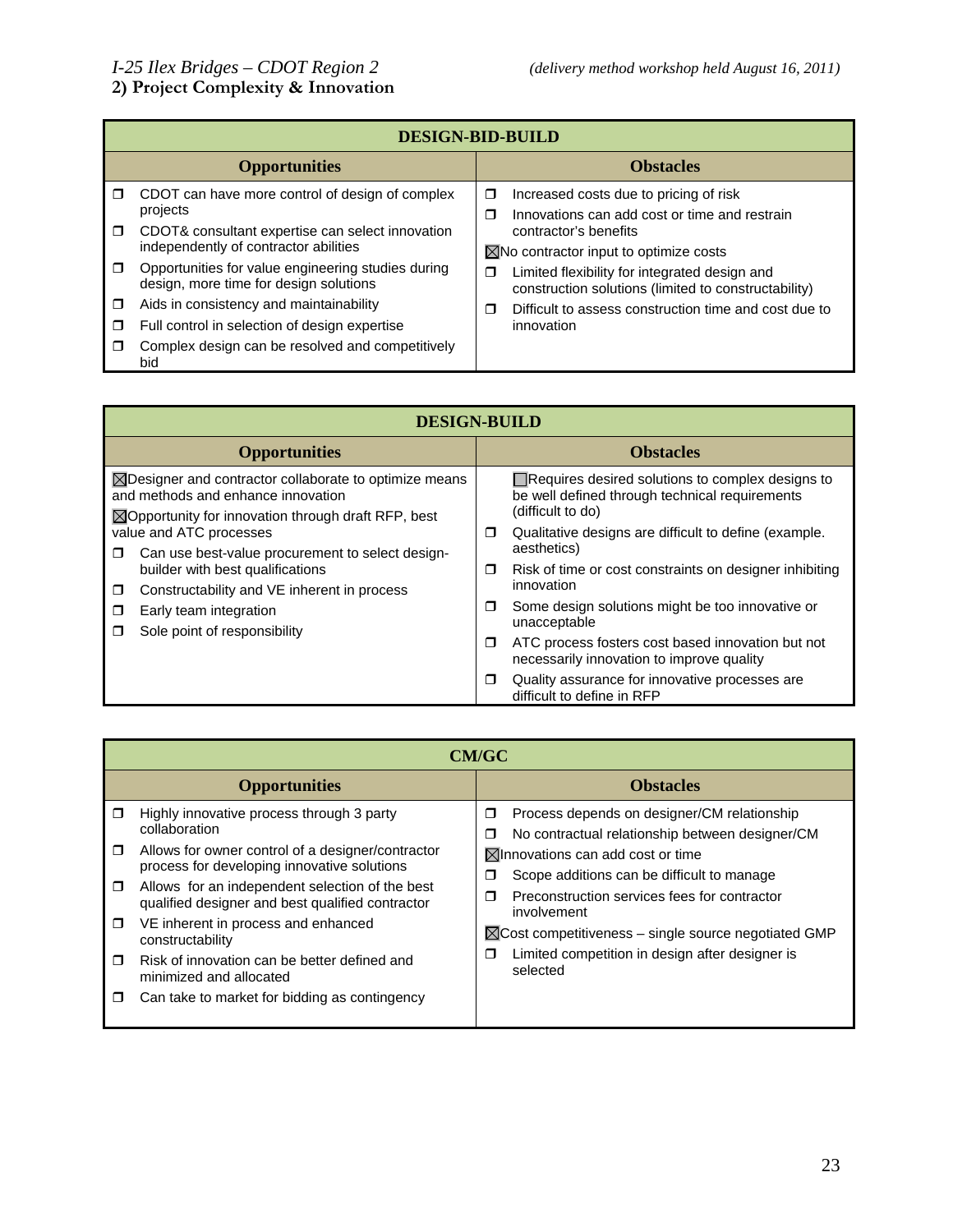|             | <b>DESIGN-BID-BUILD</b>                                                                                                                                                                                                                                                                                                             |             |                                                                                                                                                                                                                                                                                |  |
|-------------|-------------------------------------------------------------------------------------------------------------------------------------------------------------------------------------------------------------------------------------------------------------------------------------------------------------------------------------|-------------|--------------------------------------------------------------------------------------------------------------------------------------------------------------------------------------------------------------------------------------------------------------------------------|--|
|             | <b>Opportunities</b>                                                                                                                                                                                                                                                                                                                |             | <b>Obstacles</b>                                                                                                                                                                                                                                                               |  |
| □<br>□<br>□ | 100% design by owner<br>Agency has complete control over the design (can<br>be beneficial when there is one specific solution for<br>a project)<br>Project/scope can be developed through design<br>The scope of the project is well defined through<br>complete plans and contract documents<br>Well-known process to the industry | □<br>□<br>σ | Owner design errors can result in a higher number of<br>change orders, claims, etc.<br>Minimizes competitive innovation opportunities<br>Can reduce the level of constructability since the<br>contractor is not bought into the project until after the<br>design is complete |  |

| <b>DESIGN-BUILD</b>                                                                                                       |                                                                                                                      |  |  |
|---------------------------------------------------------------------------------------------------------------------------|----------------------------------------------------------------------------------------------------------------------|--|--|
| <b>Opportunities</b>                                                                                                      | <b>Obstacles</b>                                                                                                     |  |  |
| $\boxtimes$ Design advanced by the owner to level necessary to<br>precisely define the contract requirements and properly | $\boxtimes$ Must have very clear definitions and requirements in<br>the RFP because it is the basis for the contract |  |  |
| allocate risk<br>⊠Does not require much design to be completed before                                                     | If design is too far advanced it will limit the<br>□<br>advantages of design-build                                   |  |  |
| awarding project to the design-builder (between $\sim$ 10% -<br>30% complete)                                             | $\boxtimes$ Potential for lacking or missing scope definition if RFP<br>not carefully developed                      |  |  |
| Contractor involvement in early design, which<br>$\Box$<br>improves constructability                                      | Over utilizing performance specifications to enhance<br>□<br>innovation can risk quality through reduced technical   |  |  |
| $\Box$<br>Plans do not have to be as detailed because the                                                                 | requirements                                                                                                         |  |  |
| design-builder is bought into the project early in the<br>process and will accept design responsibility                   | Less agency control over the design<br>π                                                                             |  |  |
|                                                                                                                           | Can create project less standardized designs across<br>⊓<br>agency as a whole                                        |  |  |

|   | <b>CM/GC</b>                                                                                                                                      |   |                                                                                                                                     |  |
|---|---------------------------------------------------------------------------------------------------------------------------------------------------|---|-------------------------------------------------------------------------------------------------------------------------------------|--|
|   | <b>Opportunities</b>                                                                                                                              |   | <b>Obstacles</b>                                                                                                                    |  |
| □ | Can utilize a lower level of design prior to selecting a<br>contractor then collaboratively advance design with<br>owner, designer and contractor | □ | Teaming and communicating concerning design can<br>cause disputes<br>$\boxtimes$ Three party process can slow progression of design |  |
| □ | Contractor involvement in early design improves<br>constructability                                                                               | Π | If design is too far advanced it will limit the<br>advantages of CMGC or could require design                                       |  |
| □ | CDOT controls design                                                                                                                              |   | backtracking                                                                                                                        |  |
|   | Design can be used for DBB if the price is not<br>successfully negotiated.                                                                        |   |                                                                                                                                     |  |
|   | Design can be responsive to risk minimization                                                                                                     |   |                                                                                                                                     |  |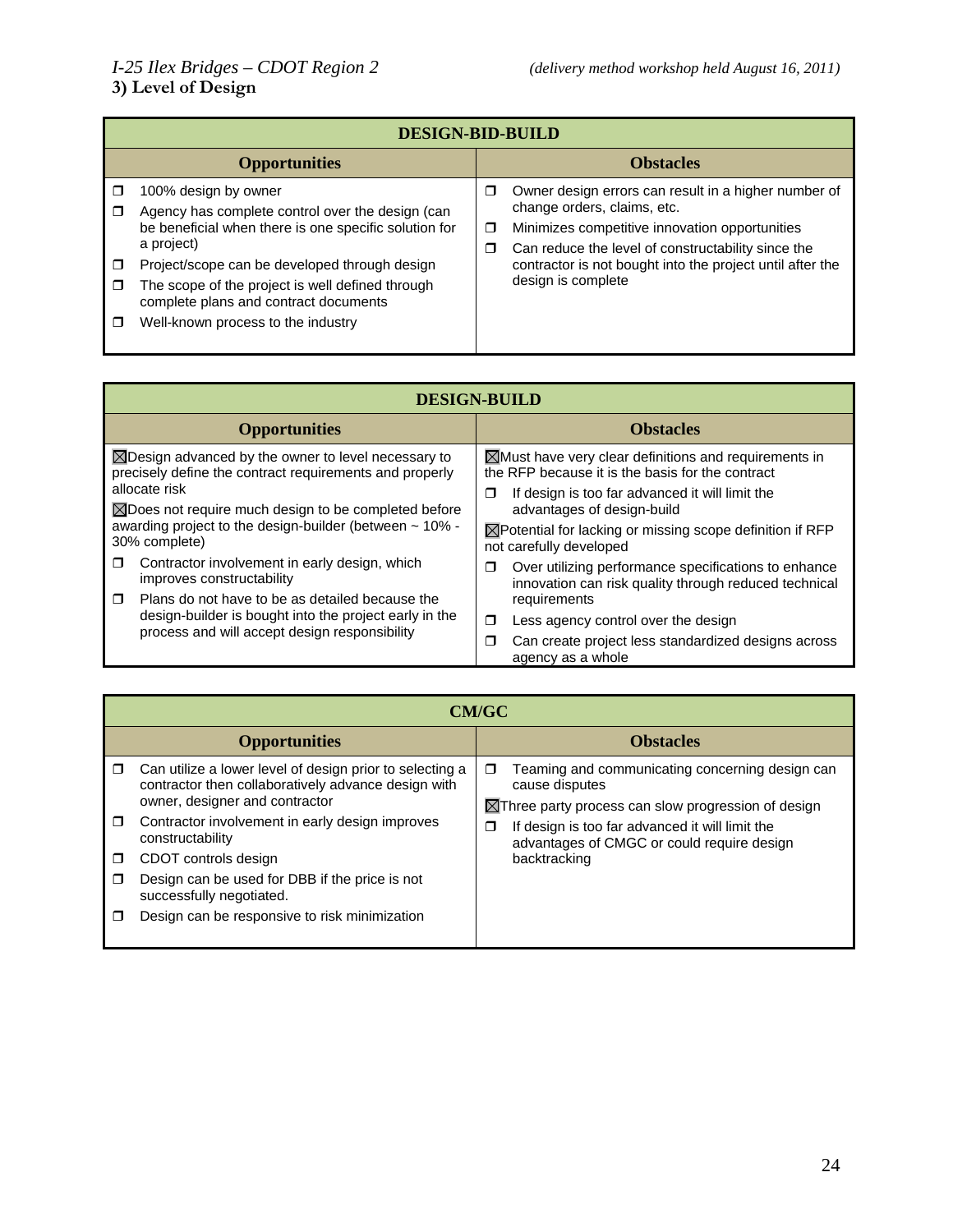# **4) Initial Risk Assessment**

Three sets of risk assessment checklists are provided to assist in an initial risk assessment relative to the selection of the delivery method:

- A. Typical CDOT Transportation Project Risks
- B. General Project Risks Checklist
- C. Opportunities/Obstacles Checklist (relative to each delivery method)

It is important to recognize that the initial risk assessment is to only ensure the selected delivery method can properly address the project risks. A more detailed level of risk assessment should be performed concurrently with the development of the procurement documents to ensure that project risks are properly allocated, managed, and minimized through the procurement and implementation of the project.

# **A. TYPICAL CDOT TRANSPORTATION PROJECT RISKS**

Following is a list of project risks that are frequently encountered on CDOT transportation projects and a discussion on how the risks are resolved through the different delivery methods.

### **A.1: Site Conditions and Investigations** (How unknown site conditions are resolved)

### **DESIGN-BID-BUILD**

Site condition risks are generally best identified and mitigated during the design process prior to procurement to minimize the potential for change orders and claims when the schedule allows.

### **DESIGN-BUILD**

Certain site condition responsibilities can be allocated to the design-builder provided they are well defined and associated third party approval processes are well defined. Caution should be used as unreasonable allocation of site condition risk will result in high contingencies during bidding. CDOT should perform site investigations in advance of procurement to define conditions and avoid duplication of effort by proposers. At a minimum CDOT should perform the following investigations:

- 1) Basic design surveys
- 2) Hazardous materials investigations to characterize the nature of soil and groundwater contamination
- 3) Geotechnical baseline report to allow design-builders to perform proposal design without extensive additional geotechnical investigations

### **CM/GC**

CDOT, the designer, and the contractor can collectively assess site condition risks, identify the need to perform site investigations in order to reduce risks, and properly allocate risk prior to GMP.

# **A.2: Utilities**

### **DESIGN-BID-BUILD**

Utility risks are best allocated to CDOT, and mostly addressed prior to procurement to minimize potential for claims when the schedule allows.

### **DESIGN-BUILD**

Utilities responsibilities need to be clearly defined in contract requirements, and appropriately allocated to both design-builder and CDOT:

*Private utilities (major electrical, gas, communication transmission facilities*): Need to define coordination and schedule risks as they are difficult for design-builder to price. Best to have utilities agreements before procurement. Note – by state regulation private utilities have schedule liability in design-build projects, but they need to be made aware of their responsibilities.

*Public Utilities*: Design and construction risks can be allocated to the design-builder, if properly incorporated into the contract requirements.

### **CM/GC**

Can utilize a lower level of design prior to contracting and joint collaboration of CDOT, designer, and contractor in the further development of the design.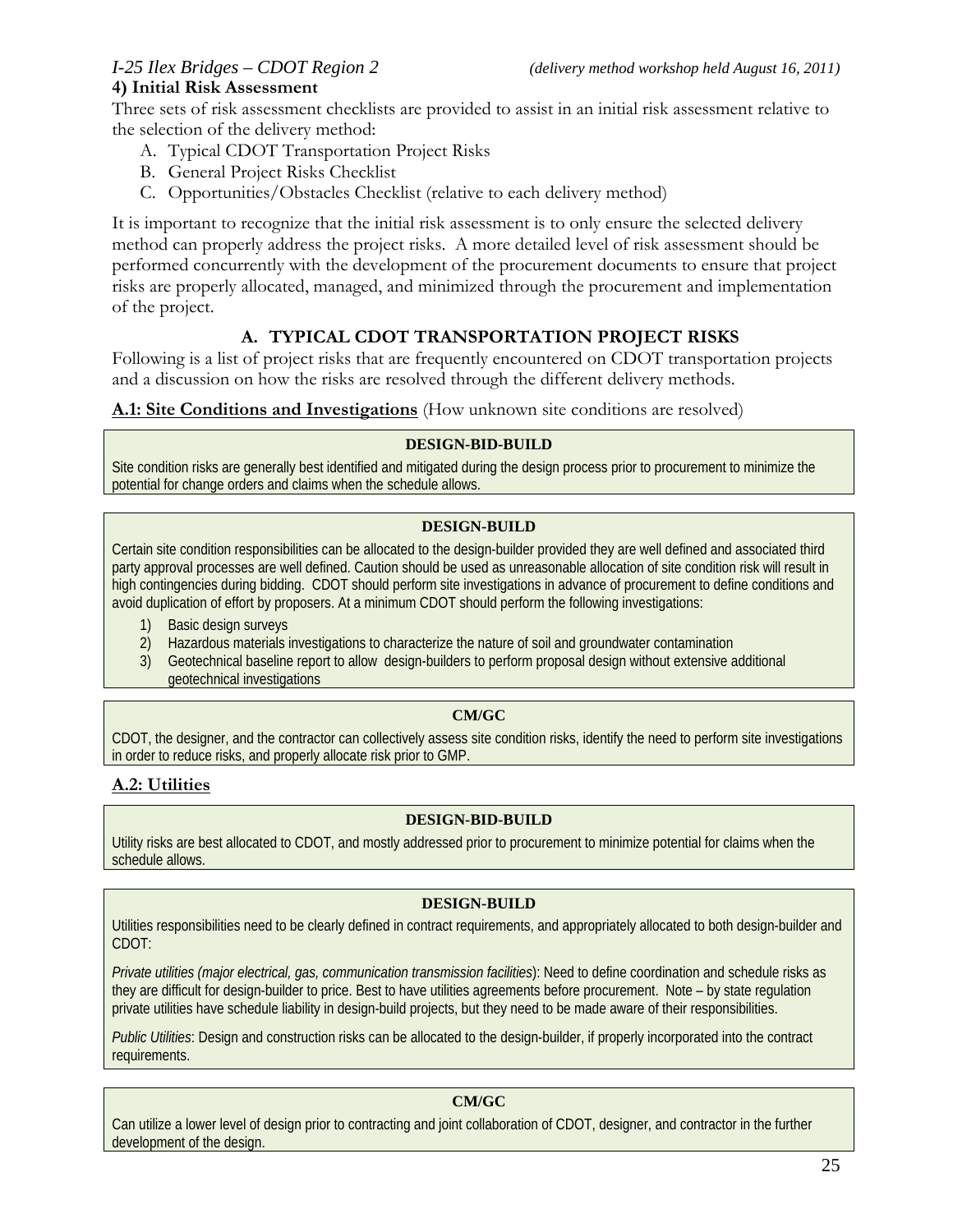### **A.3: Railroads (if applicable)**

### **DESIGN-BID-BUILD**

Railroad risks are best resolved prior to procurement and relocation designs included in the project requirements when the schedule allows.

### **DESIGN-BUILD**

Railroad coordination and schedule risks should be well understood to be properly allocated and are often best assumed by CDOT. Railroad design risks can be allocated to the designer if well defined. Best to obtain an agreement with railroad defining responsibilities prior to procurement

### **CM/GC**

Railroad impacts and processes can be resolved collaboratively by CDOT, designer, and contractor. A lengthy resolution process can delay the GMP negotiations.

### **A.4: Drainage/Water Quality Best Management Practices (construction and permanent)**

Both drainage and water quality often involve third party coordination that needs to be carefully assessed with regard to risk allocation. Water quality in particular is not currently well defined, complicating the development of technical requirements for projects.

Important questions to assess:

- 1) Do criteria exist for compatibility with third party offsite system (such as an OSP (Outfall System Plan))?
- 2) Is there an existing cross-drainage undersized by CDOT Criteria?
- 3) Can water quality requirements be precisely defined? Is right-of-way adequate?

### **DESIGN-BID-BUILD**

Drainage and water quality risks are best designed prior to procurement to minimize potential for claims when the schedule allows.

### **DESIGN-BUILD**

Generally, CDOT is in the best position to manage the risks associated with third party approvals regarding compatibility with offsite systems, and should pursue agreements to define requirements for the design-builder.

### **CM/GC**

CDOT, the designer, and the contractor can collectively assess drainage risks and coordination and approval requirements, and minimize and define requirements and allocate risks prior to GMP.

**A.5: Environmental**: Meeting environmental document commitments, (noise, 4(f) and historic, wetlands, endangered species, etc.)

### **DESIGN-BID-BUILD**

Risk is best mitigated through design prior to procurement when the schedule allows.

### **DESIGN-BUILD**

Certain environmental approvals and processes that can be fully defined can be allocated to the design-builder. Agreements or MOUs with approval agencies prior to procurement is best to minimize risks.

### **CM/GC**

Environmental risks and responsibilities can be collectively identified, minimized, and allocated by CDOT, the designer, and the contractor prior to GMP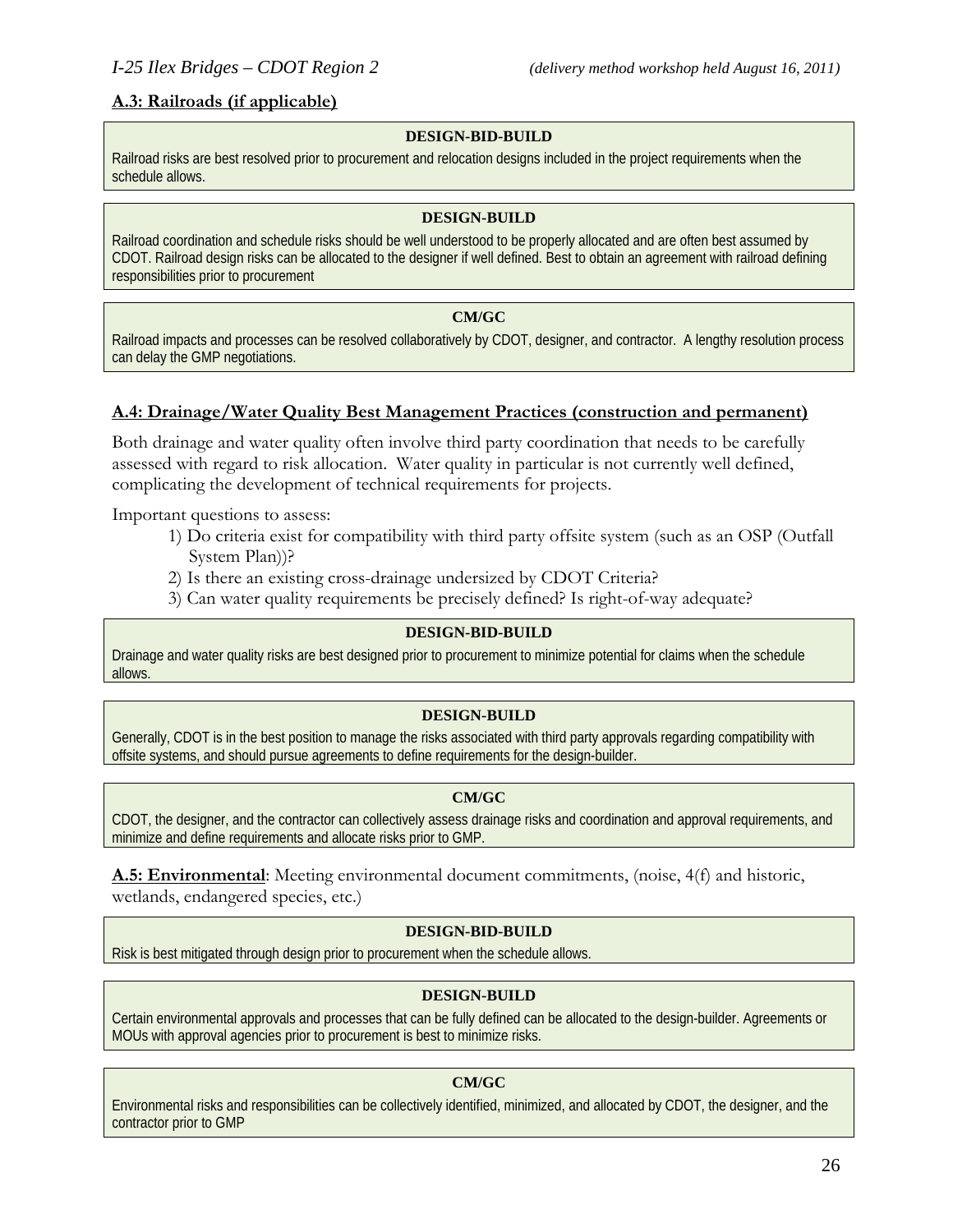**A.6: Third Party Involvement:** Timeliness and impact of third party involvement (funding partners, adjacent municipalities, adjacent property owners, project stakeholders, FHWA, PUC)

### **DESIGN-BID-BUILD**

Third party risk is best mitigated through design process prior to procurement to minimize potential for change orders and claims when the schedule allows.

### **DESIGN-BUILD**

Third party approvals and processes that can be fully defined can be allocated to the design-builder. Agreements or MOUs with approval agencies prior to procurement is best to minimize risks.

### **CM/GC**

Third party approvals can be resolved collaboratively by CDOT, designer, and contractor.

**B. GENERAL PROJECT RICK CHECKLIST (items to consider when assessing risk)**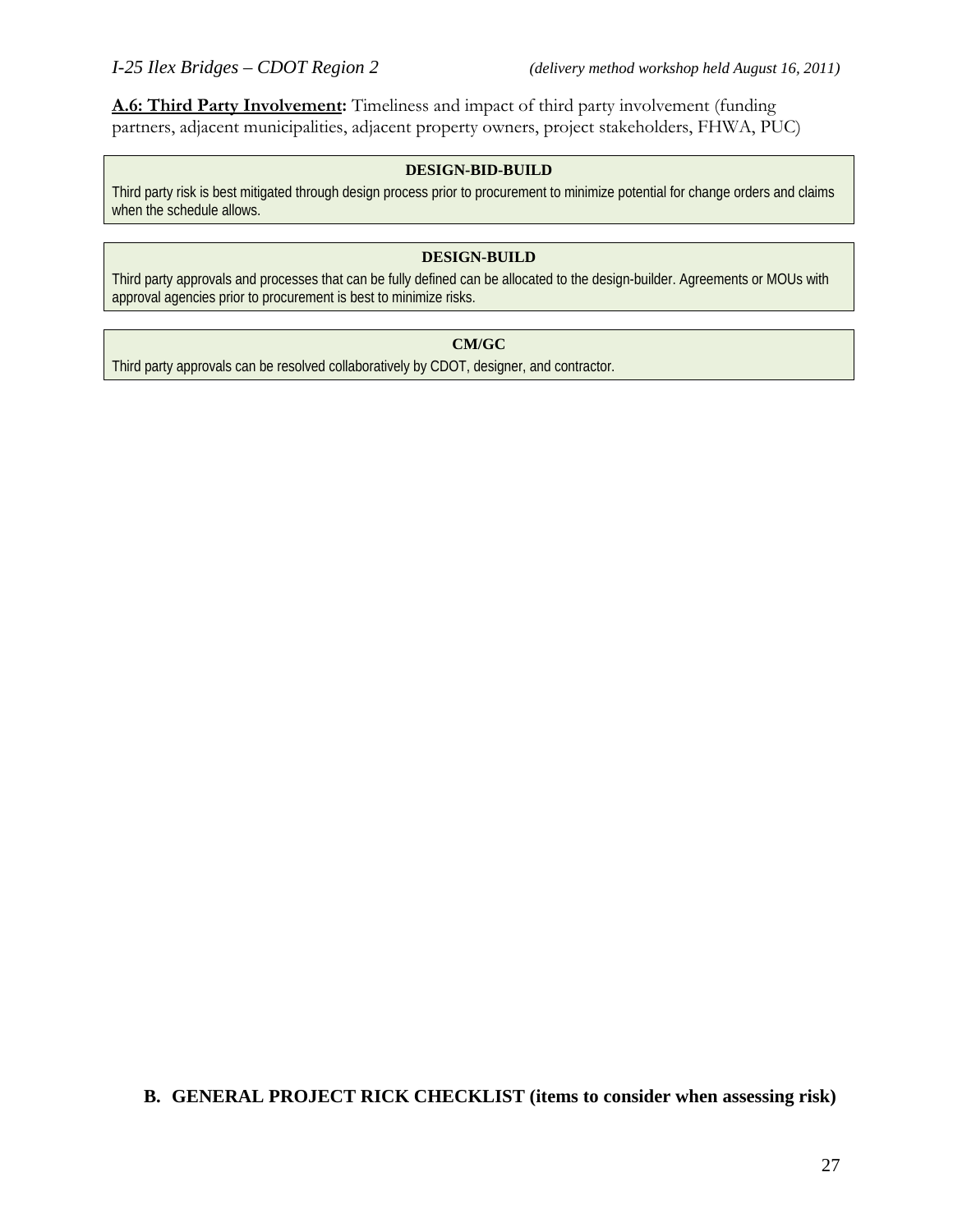|                            | <b>Environmental Risks</b>                                                                                                                                                                                                                                                                                                                      | <b>External Risks</b>                                                                                                                                                                                                                                                                                                                                                            |  |
|----------------------------|-------------------------------------------------------------------------------------------------------------------------------------------------------------------------------------------------------------------------------------------------------------------------------------------------------------------------------------------------|----------------------------------------------------------------------------------------------------------------------------------------------------------------------------------------------------------------------------------------------------------------------------------------------------------------------------------------------------------------------------------|--|
| σ<br>◘<br>◻<br>◻<br>◘<br>◻ | Delay in review of environmental documentation<br>Challenge in appropriate environmental<br>documentation<br>⊠Defined and non-defined hazardous waste<br>Environmental regulation changes<br>Environmental impact statement (EIS) required<br>NEPA/ 404 Merger Process required<br>Environmental analysis on new alignments required            | Stakeholders request late changes<br>◘<br>Influential stakeholders request additional needs to<br>σ<br>serve their own commercial purposes<br>Local communities pose objections<br>σ<br>Community relations<br>σ<br>Conformance with regulations/guidelines/ design<br>σ<br>criteria<br>$\boxtimes$ Intergovernmental agreements and jurisdiction                                |  |
|                            | <b>Third-Party Risks</b>                                                                                                                                                                                                                                                                                                                        | <b>Geotechnical and Hazmat Risks</b>                                                                                                                                                                                                                                                                                                                                             |  |
| ◘<br>0<br>◻<br>◘<br>◘<br>◻ | Unforeseen delays due to utility owner and third-<br>party<br>Encounter unexpected utilities during construction<br>Cost sharing with utilities not as planned<br>Utility integration with project not as planned<br>Third-party delays during construction<br>Coordination with other projects<br>⊠Coordination with other government agencies | Unexpected geotechnical issues<br>σ<br>Surveys late and/or in error<br>σ<br>$\boxtimes$ Hazardous waste site analysis incomplete or in error<br>Inadequate geotechnical investigations<br>σ<br>Adverse groundwater conditions<br>σ<br>Other general geotechnical risks<br>σ                                                                                                      |  |
|                            | <b>Right-of-Way/ Real Estate Risks</b>                                                                                                                                                                                                                                                                                                          | <b>Design Risks</b>                                                                                                                                                                                                                                                                                                                                                              |  |
|                            | $\boxtimes$ Railroad involvement                                                                                                                                                                                                                                                                                                                | Design is incomplete/ Design exceptions<br>σ                                                                                                                                                                                                                                                                                                                                     |  |
| ◘<br>0<br>◻<br>◻<br>□<br>◻ | Objections to ROW appraisal take more time and/or<br>money<br>Excessive relocation or demolition<br>Acquisition ROW problems<br>Difficult or additional condemnation<br>Accelerating pace of development in project corridor<br>Additional ROW purchase due to alignment change                                                                 | Scope definition is poor or incomplete<br>◘<br>σ<br>Project purpose and need are poorly defined<br>Communication breakdown with project team<br>σ<br>⊠Pressure to delivery project on an accelerated schedule<br>Constructability of design issues<br>$\Box$<br>$\Box$<br>Project complexity (scope, schedule, objectives, cost,<br>and deliverables are not clearly understood) |  |
|                            | <b>Organizational Risks</b>                                                                                                                                                                                                                                                                                                                     | <b>Construction Risks</b>                                                                                                                                                                                                                                                                                                                                                        |  |

# **C. OPPORTUNITIES/OBSTACLES CHECKLIST (relative to each delivery method)**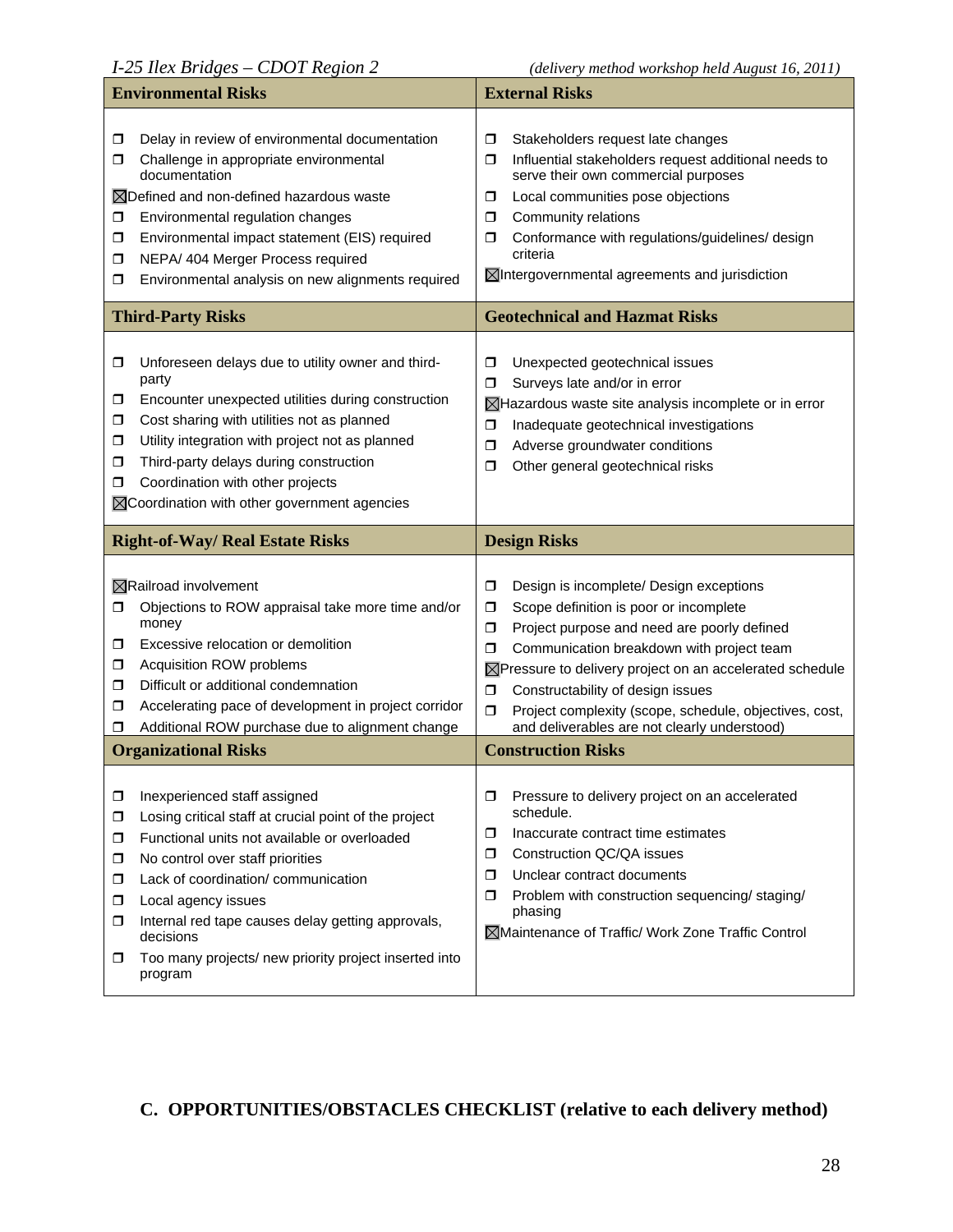# **DESIGN-BID-BUILD**

|        | <b>Opportunities</b>                                                      |        | <b>Obstacles</b>                                                                                       |
|--------|---------------------------------------------------------------------------|--------|--------------------------------------------------------------------------------------------------------|
|        | Risks managed separately through design, bid, build<br>is expected easier | $\Box$ | Owner accepts risks associated with project<br>complexity (the inability of designer to be all-knowing |
|        | Risk allocation is most widely understood/used                            |        | about construction) and project unknowns                                                               |
| П      | Opportunity to avoid or mitigate risk through                             | ⊓      | Low-bid related risks                                                                                  |
|        | complete design                                                           | σ      | Potential for misplaced risk through prescriptive                                                      |
| ⊓      | Risks related to environmental, railroads, and third                      |        | specifications                                                                                         |
|        | party involvement are best resolved prior to                              | ⊓      | Innovative risk allocation is difficult to obtain                                                      |
|        | procurement                                                               | σ      | Limited industry input in contract risk allocation                                                     |
| $\Box$ | Utilities and ROW best allocated to CDOT and                              | ◘      | Change order risks can be greater                                                                      |
|        | mostly addressed prior to procurement to minimize<br>potential for claim  | ◘      | Contractor may avoid risks                                                                             |
|        | Project can be shelved while resolving risks                              |        |                                                                                                        |

|        | <b>DESIGN-BUILD</b>                                                                             |        |                                                                                                            |  |
|--------|-------------------------------------------------------------------------------------------------|--------|------------------------------------------------------------------------------------------------------------|--|
|        | <b>Opportunities</b>                                                                            |        | <b>Obstacles</b>                                                                                           |  |
| $\Box$ | Performance specifications can allow for alternative<br>risk allocations to the design builder  | $\Box$ | Need a detailed project scope, description etc., for<br>the RFP to get accurate/comprehensive responses to |  |
| П      | Risk-reward structure can be better defined                                                     |        | the RFP (Increased RFP costs may limit bidders)                                                            |  |
| $\Box$ | Innovative opportunities to allocate risks to different                                         | $\Box$ | Limited time to resolve risks                                                                              |  |
|        | parties (e.g., schedule, means and methods,<br>phasing)                                         | $\Box$ | Additional risks allocated to designers for errors and<br>omissions, claims for change orders              |  |
| $\Box$ | Opportunity for industry review of risk allocation<br>(draft RFP, ATC processes)                | $\Box$ | Unknowns and associated risks need to be carefully<br>allocated through a well-defined scope and contract  |  |
| $\Box$ | Avoid low-bid risk in procurement                                                               | $\Box$ | Risks associated with agreements when design is not                                                        |  |
| $\Box$ | Contractor will help identify risks related to                                                  |        | completed                                                                                                  |  |
|        | environmental, railroads, ROW, and utilities                                                    | $\Box$ | Poorly defined risks are expensive                                                                         |  |
| $\Box$ | Designers and contractors can work toward<br>innovative solutions to, or avoidance of, unknowns | $\Box$ | Contractor may avoid risks or drive consultant to<br>decrease cost at risk to quality                      |  |

|        | <b>CM/GC</b>                                                                                                       |        |                                                                                                     |  |
|--------|--------------------------------------------------------------------------------------------------------------------|--------|-----------------------------------------------------------------------------------------------------|--|
|        | <b>Opportunities</b>                                                                                               |        | <b>Obstacles</b>                                                                                    |  |
| $\Box$ | Contractor can have a better understanding of the<br>unknown conditions as design progresses                       | σ<br>σ | Lack of motivation to manage small quantity costs<br>Increase costs for non-proposal items          |  |
| $\Box$ | Innovative opportunities to allocate risks to different<br>parties (e.g., schedule, means and methods,<br>phasing) | $\Box$ | Disagreement among Designer-Contractor-Owner<br>can put the process at risk                         |  |
| $\Box$ | Opportunities to manage costs risks through CM/GC<br>involvement                                                   | ◘      | If GMP cannot be reached, additional low-bid risks<br>appear                                        |  |
| $\Box$ | Contractor will help identify and manage risk                                                                      | Π      | Limited to risk capabilities of CM/GC                                                               |  |
| ◘      | Agency still has considerable involvement with third<br>parties to deal with risks                                 | □      | Designer-contractor-agency disagreements can add<br>delays                                          |  |
| □      | Avoids low-bid risk in procurement                                                                                 | σ      | Strong agency management is required to<br>negotiate/optimize risks                                 |  |
| ◘      | More flexibility and innovation available to deal with<br>unknowns early in design process                         | ◘      | Discovery of unknown conditions can drive up GMP,<br>which can be compounded in phased construction |  |

**5) Cost** 

### **DESIGN-BID-BUILD**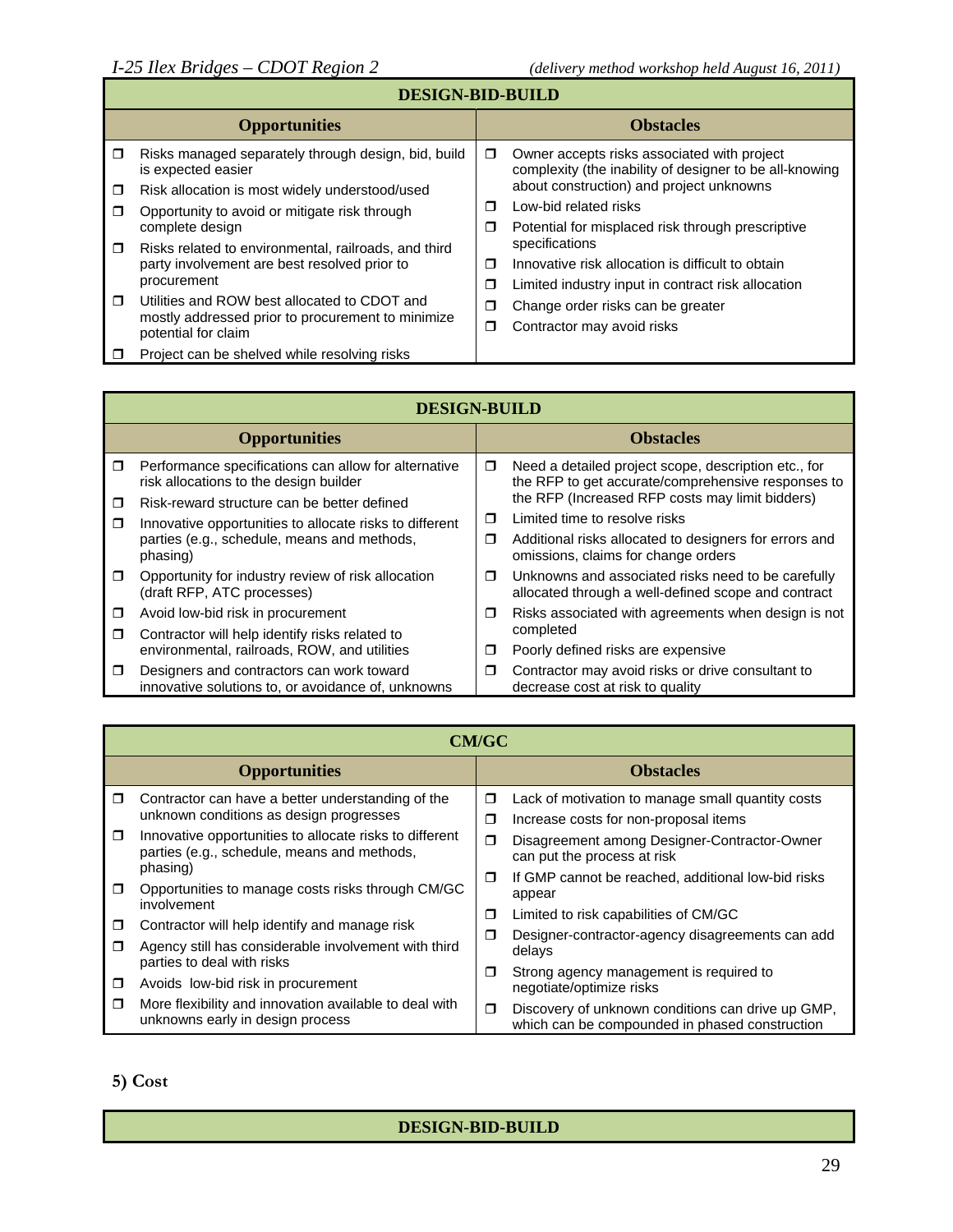| <b>Opportunities</b>                                                                                                                | <b>Obstacles</b>                                                                                                                                             |
|-------------------------------------------------------------------------------------------------------------------------------------|--------------------------------------------------------------------------------------------------------------------------------------------------------------|
| Competitive bidding provides a low cost construction<br>to a fully defined scope of work<br>Increase certainty about cost estimates | Cost accuracy is limited until design is completed<br>$\Box$<br>Construction costs are not locked in until design is<br>100% complete.                       |
| Construction costs are contractually set before<br>construction begins                                                              | $\boxtimes$ Cost reductions due to contractor innovation and<br>constructability is difficult to obtain<br>More potential of cost change orders due to owner |
|                                                                                                                                     | design responsibility                                                                                                                                        |

| <b>DESIGN-BUILD</b>                                                                                                                                                                                                                                                                                                                                                 |                                                                                                                                        |  |  |
|---------------------------------------------------------------------------------------------------------------------------------------------------------------------------------------------------------------------------------------------------------------------------------------------------------------------------------------------------------------------|----------------------------------------------------------------------------------------------------------------------------------------|--|--|
| <b>Opportunities</b>                                                                                                                                                                                                                                                                                                                                                | <b>Obstacles</b>                                                                                                                       |  |  |
| Contractor input into design should moderate cost<br>Π.<br>$\boxtimes$ Design-builder collaboration and ATCs can provide a<br>cost-efficient response to project goals<br>Costs are contractually set early in design process<br>□<br>with design-build proposal<br>Allows a variable scope bid to match a fixed budget<br>□<br>Potential lower average cost growth | Risks related to design-build, lump sum cost without<br>◻<br>100% design complete, can compromise financial<br>success of the project. |  |  |

|        | <b>CM/GC</b>                                                                                          |   |                                                                                                             |                               |                                                  |
|--------|-------------------------------------------------------------------------------------------------------|---|-------------------------------------------------------------------------------------------------------------|-------------------------------|--------------------------------------------------|
|        | <b>Opportunities</b>                                                                                  |   | <b>Obstacles</b>                                                                                            |                               |                                                  |
|        | Owner/designer/contractor collaboration to reduce<br>project risk can result in lowest project costs. | □ | ⊠Non-competitive negotiated GMP introduces price risk<br>Difficulty in GMP negotiation introduces some risk |                               |                                                  |
| $\Box$ | Early contractor involvement can result in cost<br>savings through VE and constructability            |   | that GMP will not be successfully executed requiring<br>aborting the CM/GC process.                         |                               |                                                  |
| $\Box$ | Cost will be known earlier when compared to DBB                                                       | □ |                                                                                                             |                               | Paying for contractors involvement in the design |
| $\Box$ | Integrated design/construction process can provide<br>a cost efficient strategies to project goals    |   |                                                                                                             | phase may increase total cost |                                                  |
|        | Can provide a cost efficient response to the project<br>qoals                                         |   |                                                                                                             |                               |                                                  |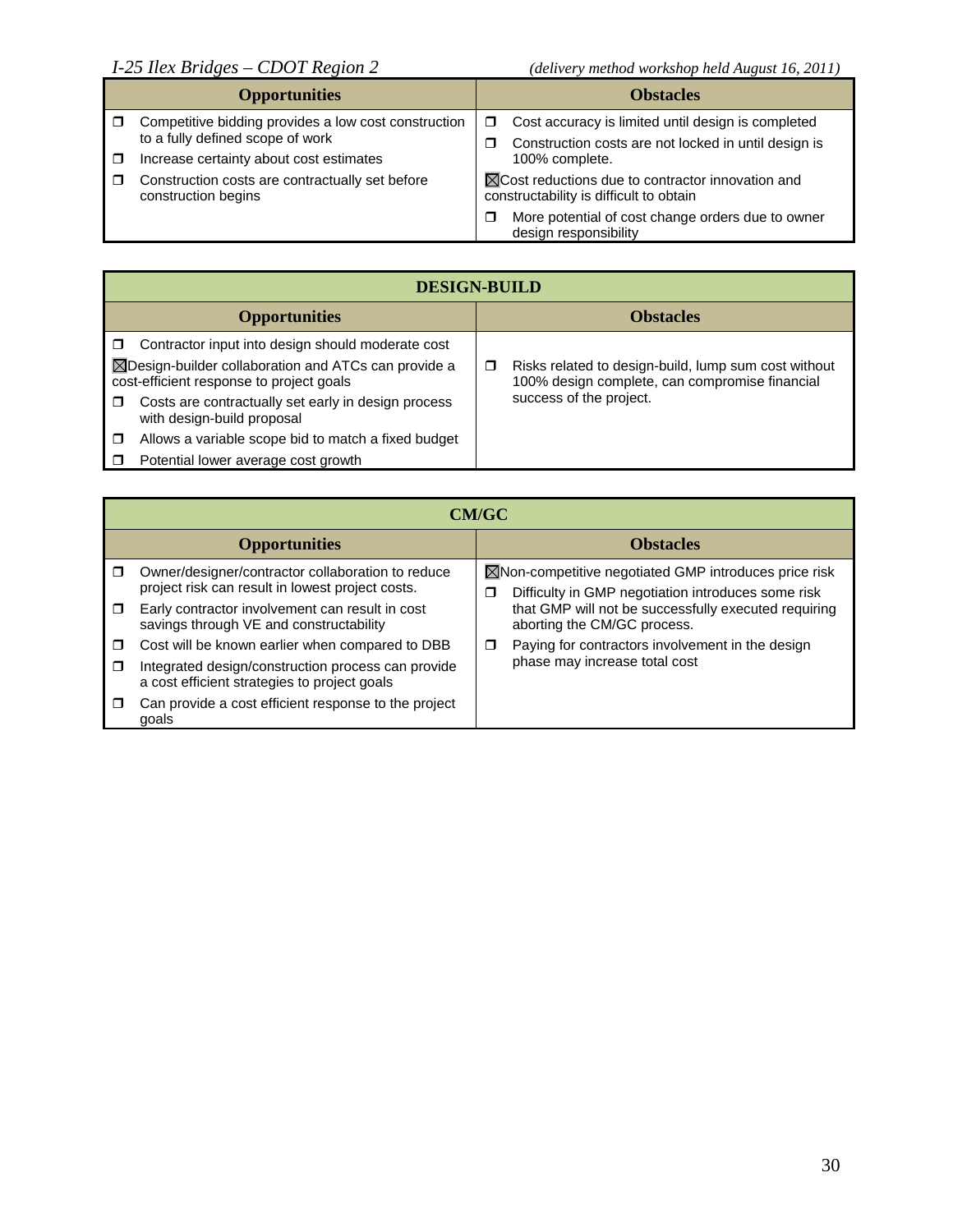|                      | <b>DESIGN-BID-BUILD</b>                                                             |                  |                                                                        |  |
|----------------------|-------------------------------------------------------------------------------------|------------------|------------------------------------------------------------------------|--|
| <b>Opportunities</b> |                                                                                     | <b>Obstacles</b> |                                                                        |  |
|                      | Agency and consultants have high level of<br>experience with the traditional system |                  | Can require a high level of agency staffing of<br>technical resources  |  |
|                      | Designers can be more interchangeable between<br>projects                           | □                | Staff's responsibilities are spread out over a longer<br>design period |  |
|                      |                                                                                     | ⊓                | Can require staff to have full breadth of technical<br>expertise       |  |

|                      | <b>DESIGN-BUILD</b>                                               |                  |                                                                                                                                            |  |  |
|----------------------|-------------------------------------------------------------------|------------------|--------------------------------------------------------------------------------------------------------------------------------------------|--|--|
| <b>Opportunities</b> |                                                                   | <b>Obstacles</b> |                                                                                                                                            |  |  |
|                      | Less agency staff required due to the sole source<br>nature of DB | □                | Limitation of availability of staff with skills, knowledge<br>and personality to manage DB projects                                        |  |  |
|                      | Opportunity to grow agency staff by learning a new<br>process     | □                | Existing staff may need additional training to address<br>their changing roles                                                             |  |  |
|                      |                                                                   | □                | Need to "mass" agency management and technical<br>resources at critical points in process (i.e., RFP<br>development, design reviews, etc.) |  |  |

|                      | <b>CM/GC</b>                                                                                        |        |                                                                                                       |  |  |
|----------------------|-----------------------------------------------------------------------------------------------------|--------|-------------------------------------------------------------------------------------------------------|--|--|
| <b>Opportunities</b> |                                                                                                     |        | <b>Obstacles</b>                                                                                      |  |  |
|                      | Agency can improve efficiencies by having more<br>project managers on staff rather than specialized | □      | Strong committed owner project management is<br>important to success                                  |  |  |
| $\Box$               | experts<br>Smaller number of technical staff required through<br>use of consultant designer         | $\Box$ | Limitation of availability of staff with skills, knowledge<br>and personality to manage CMGC projects |  |  |
|                      |                                                                                                     | Ω      | Existing staff may need additional training to address<br>their changing roles                        |  |  |
|                      |                                                                                                     |        | Agency must learn how to negotiate GMP projects                                                       |  |  |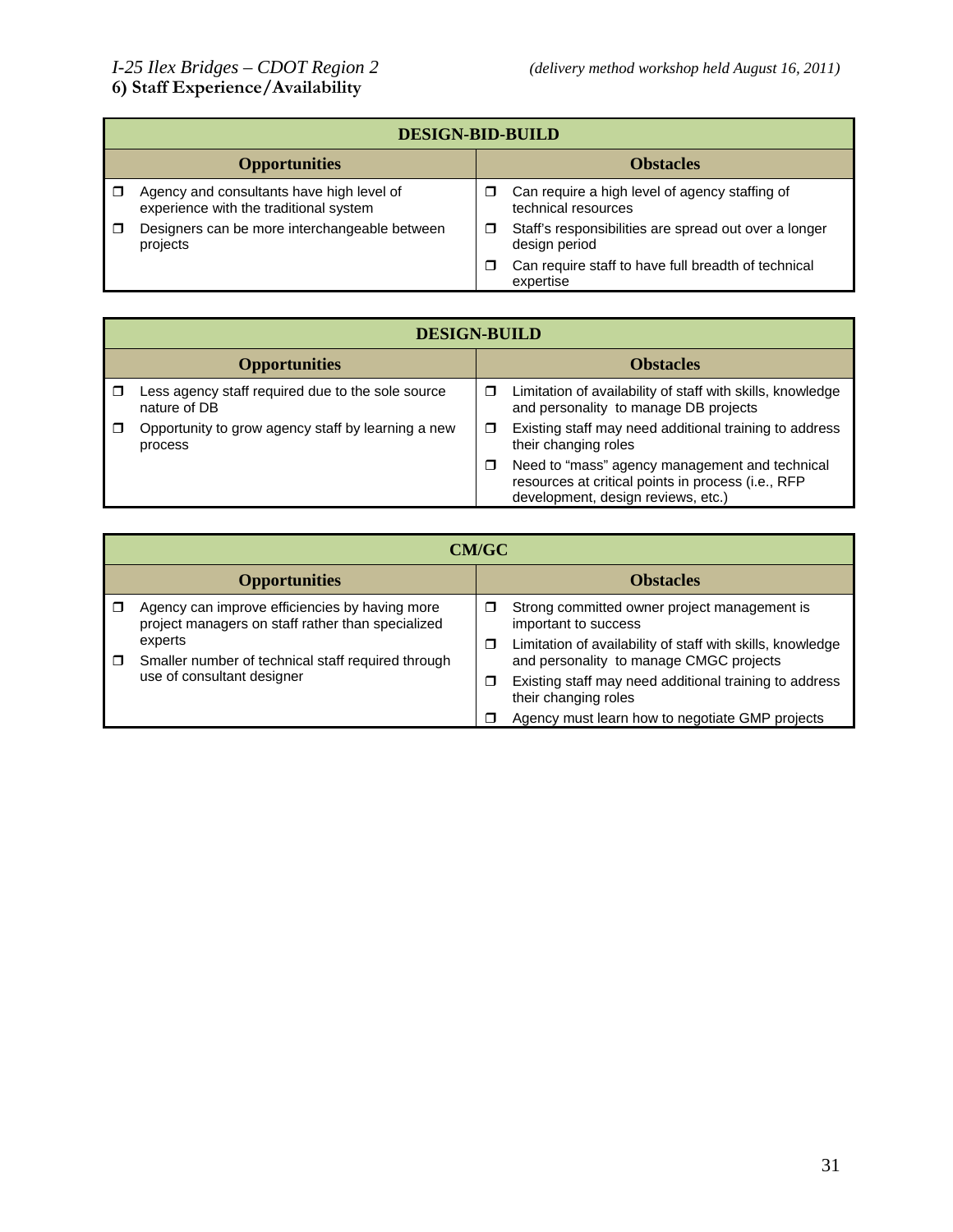# **7) Level of Oversight and Control**

|        | <b>DESIGN-BID-BUILD</b>                                                                      |        |                                                                                          |  |  |
|--------|----------------------------------------------------------------------------------------------|--------|------------------------------------------------------------------------------------------|--|--|
|        | <b>Opportunities</b>                                                                         |        | <b>Obstacles</b>                                                                         |  |  |
|        | Full owner control over a linear design and<br>construction process                          | □<br>□ | Requires a high-level of oversight<br>Increased likelihood of claims due to owner design |  |  |
|        | Oversight roles are well understood                                                          |        | responsibility                                                                           |  |  |
| $\Box$ | Contract documents are typically completed in a<br>single package before construction begins | □      | Limited control over an integrated design/construction<br>process                        |  |  |
| $\Box$ | Multiple checking points through three linear phases:<br>design-bid-build                    |        |                                                                                          |  |  |
|        | Maximum control over design                                                                  |        |                                                                                          |  |  |

|        | <b>DESIGN-BUILD</b>                                                                    |             |                                                                                                     |  |  |
|--------|----------------------------------------------------------------------------------------|-------------|-----------------------------------------------------------------------------------------------------|--|--|
|        | <b>Opportunities</b>                                                                   |             | <b>Obstacles</b>                                                                                    |  |  |
|        | A single entity responsibility during project design<br>and construction               | □<br>σ      | Can require high level of design oversight<br>Can require high level of quality assurance oversight |  |  |
| $\Box$ | Continuous execution of design and build<br>Getting input from construction to enhance | ⊓<br>⊓<br>□ | Limitation on staff with DB oversight experience                                                    |  |  |
|        | constructability and innovation                                                        |             | Less owner control over design<br>Control over design relies on proper development of               |  |  |
| $\Box$ | Overall project planning and scheduling is<br>established by one entity                |             | technical requirements                                                                              |  |  |

|                      | <b>CM/GC</b>                                                                  |                  |                                                            |  |  |
|----------------------|-------------------------------------------------------------------------------|------------------|------------------------------------------------------------|--|--|
| <b>Opportunities</b> |                                                                               | <b>Obstacles</b> |                                                            |  |  |
|                      | Preconstruction services are provided by the<br>construction manager          |                  | Agency must have experienced staff to oversee the<br>CM/GC |  |  |
|                      | Getting input from construction to enhance<br>constructability and innovation |                  | Higher level of cost oversight required                    |  |  |
| $\Box$               | Provides owner control over an integrated<br>design/construction process      |                  |                                                            |  |  |